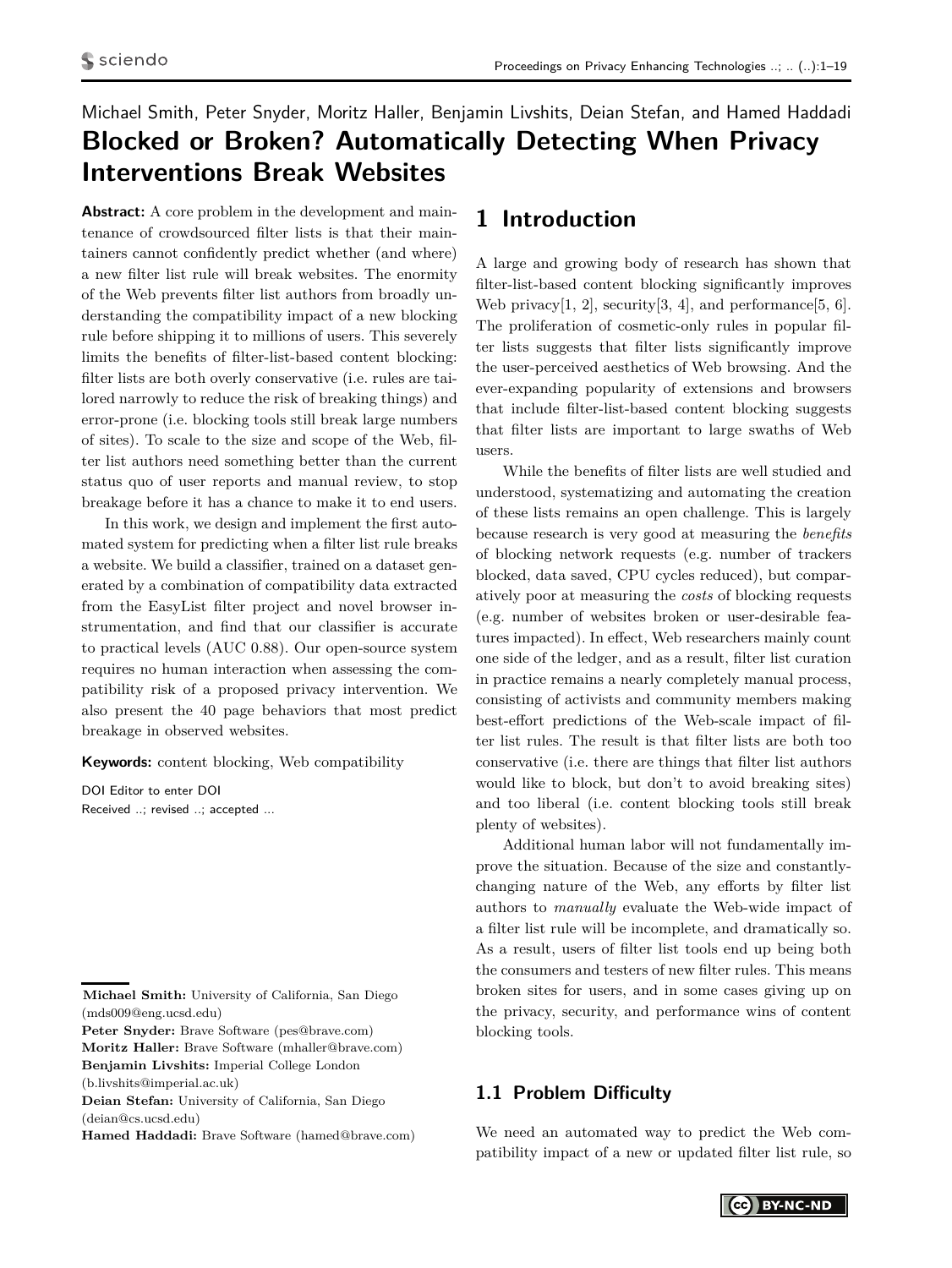that rules can be tested, tailored, and optimized before being shipped to users. Alas, this is a tough problem for several reasons.

First, determining if a page is broken is difficult because "brokenness" presents itself in a variety of forms. A page can be "broken" in an obvious way (e.g. the page is blank), in a very subtle way (e.g. a form on a deeplynested page does not submit correctly), and everything in between. Furthermore, compatibility breakage sometimes only reveals itself after a user interacts with a page or attempts to trigger some interactivity.

Another obstacle to automated detection is the difficulty of assembling a large dataset of "broken" web sites. Both site authors and filter list maintainers have strong incentives to fix broken sites as quickly as possible (and, generally, with as few people noticing as possible). This makes it harder for researchers to obtain a generalized understanding of the problem, and so makes developing automated detection systems tricky.

### **1.2 Contributions**

This work improves the state of filter list content blocking by designing a fully automated classifier that accurately predicts whether a filter list rule breaks a website, in the subjective evaluation of a browser user. Our classifier requires no human interaction to run and takes advantage of deep browser engine instrumentation, and so can scale far beyond what is possible with human assessments. Our classification pipeline takes as input i) a filter list rule and ii) a Web page URL, and returns a prediction of whether executing the given Web page *with the given filter list rule applied* will break the page.

We build our classification dataset in two novel steps. First, we use the commit history of the EasyList filter project to build up a labeled dataset of Web page URLs paired with filter list rules that cause either a breaking or non-breaking change when applied to the page. Second, we use a heavily modified version of a Chromium-based browser to analyze the execution of these Web pages with and without the corresponding rules. Significantly, our modified browser records both what events occurred during the Web page's execution (e.g. which scripts were executed, which DOM nodes were inserted or modified, which event listeners were registered), and which actors on the page were responsible for each event (e.g. which script fetched a given resource, or inserted a DOM element, or fetched a dependent script). Our instrumented browser then allows us to export the recording of each page execution as an XML-encoded directed graph.

We combine these sources of data to generate a large dataset of Web page executions paired with filter rules labeled as causing either a breaking or non-breaking page behavior change. We then extract 433 features from the execution recordings in each of these samples, and train a classifier that performs with AUC of 0.88 to predict sample labels.

More specifically, this work offers the following contributions:

- 1. The design of a multi-step **fully automated system** for accurately predicting whether a privacy intervention (i.e. a filter list rule) would break a website, in the subjective evaluation of a browser user.
- 2. A **public dataset** consisting of 1,469 unique realworld filter list rules, applied to 2,570 unique Web pages that they affect, resulting in 2,662 recordings of page behavior changes, each labeled with whether the applying the rules yielded a broken or working version of the page.
- 3. A detailed **discussion of which page behaviors predicted pages breaking** (and which page behaviors did not).
- 4. The **open source implementation**[1](#page-0-0) of both our data collection pipeline and classifier, implemented in a Chromium-based browser and scikit-learn.

## <span id="page-1-0"></span>**2 Motivation and Overview**

## **2.1 A Brief Introduction to Filter Lists**

Filter lists are collections of regular-expression-like rules describing trust statements over URLs. The most common applications of filter lists are in browsers and browser extensions to block unwanted requests when browsing the Web (e.g. requests for trackers, unwanted advertisements, distracting page content, etc). Usually filter list rules describe origins and paths that should be blocked, but most tools that apply filter lists have additional syntax to further restrict how and when each rule should be applied. For example, rules can be restricted to only be applied to certain kinds of requests (e.g. images, sub-documents, scripts) or only applied in certain

**<sup>1</sup>** [https://github.com/brave-experiments/webcompat](https://github.com/brave-experiments/webcompat-measurement-pipeline)[measurement-pipeline](https://github.com/brave-experiments/webcompat-measurement-pipeline)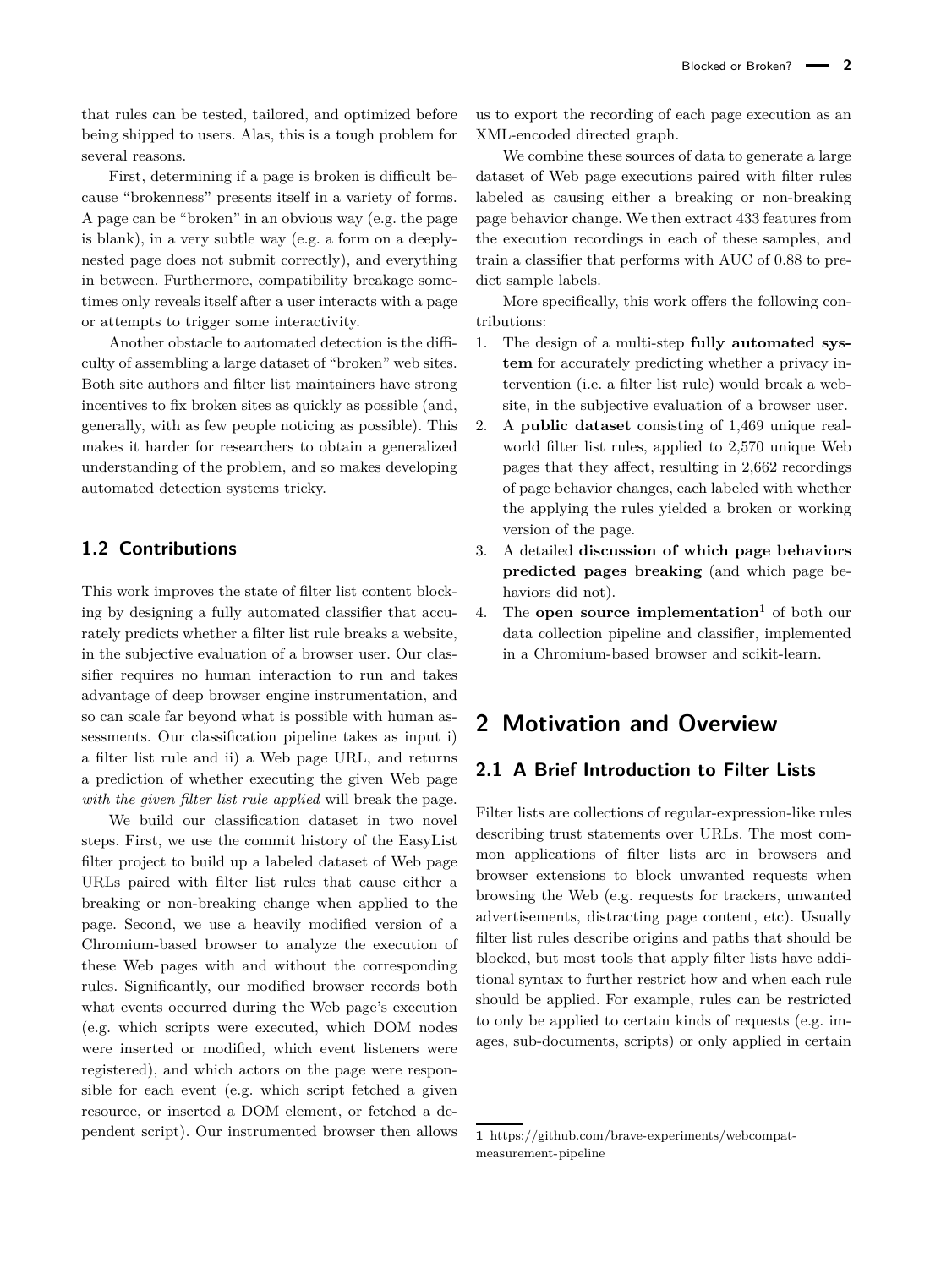contexts (e.g. specifying that some rules should only be considered when visiting certain sites).

Most popular filter lists are crowd-sourced by communities that add and refine rules in large shared lists. Rules are added when a list contributor finds out about a new tracking script (or otherwise unwanted Web resource) and decides to block it. For example, assume a filter list maintainer is browsing a site and notices the site has included a tracking script, served from https://tracker.example/bad.js. The filter list maintainer, wanting to protect other users, adds a new rule to the filter list, instructing the browser to block the tracker from loading on the current site<sup>[2](#page-0-0)</sup>. The filter list maintainer then tests out the rule by revisiting the site with the new rule applied. The maintainer sees that the tracking script is now blocked, and that the site continues working correctly. Having checked that the filter list rule works (i.e. the target script was blocked) and that the site still works, the filter list maintainer commits the new rule to the filter list, which is soon downloaded by millions of filter list subscribers, blocking the tracking script on that specific site for all users.

### **2.2 Breaking Sites is Too Easy**

Filter list maintainers, though, have to choose between privacy and compatibility. Worse, they often have to try and choose between these goals without data, relying only on intuition and best guesses.

To see why, refer back to the example discussed in the previous sub-section. The filter list author specified that the tracking script should only be blocked when it is included by one specific site; the tracking script will continue to be loaded on every other site on the web, continuing to harm users despite the filter list author identifying the script as a tracker. The privacy harm continues because the rule was written narrowly.

Alternatively, the filter list author could have written the rule to be general, and to block the tracking script whenever it was included on *any* site<sup>[3](#page-0-0)</sup>. This would prevent more privacy harm, but risks breaking sites. The filter list author only checked that one specific site still worked when the script was blocked; other sites might have integrated the script in such a way that they break if the script is not present. This is common, and happens

when pages rely on utility functions tracking scripts provide or otherwise deeply integrate the tracking script.

In the scenario where the filter list author commits the general rule, not only has the author broken an unknown number of pages but, worse, the author won't find out about the breakage until *after the rule has been shipped to users*, when users start encountering broken sites and (hopefully) reporting issues. The underlying problem is that filter list maintainers have no scaleable, automated way to test rules before shipping them. Maintainers can browse sites with the rule enabled, but this only works for rules tied to a small number of sites: it does not scale to real rules that impact huge fractions of the Web. The Web is too large, and the number of filter list maintainers too small.

## **2.3 Towards Automated Detection of Breakage**

Filter list authors need tools to help them protect user privacy, while minimizing risks to compatibility. The ideal solution would be an oracle that allowed filter list authors to submit a proposed filter list rule and receive back a list of sites the rule would break. This system would be automated so that filter list authors can repeatedly and quickly query it, allowing rules to be optimized (i.e. maximizing privacy while minimising breakage) before shipping them to users.

In practice this is difficult. Determining if a site is broken is tricky for a variety of reasons. The broken functionality might not be immediately obvious, and might only be triggered after interacting with the page. Blocking a script on one site might not affect its users at all, while blocking the same script on another site might break the site entirely. Breaking a page might not have any visual side effect, only manifesting itself through unintended application flow. These are just some examples of why "site breakage" is a difficult classification problem.

However, as a step towards building an automated site breakage oracle, we designed a system that predicts whether a site will break, given three inputs: i) a Web page (described by its URL), ii) a filter list rule, and, optionally, iii) a browser profile, allowing the browser to be arbitrarily configured before classification. We developed our system using a ground truth dataset constructed from the commit history of the EasyList project, and consisting of tuples of i) a Web page URL, ii) a filter list rule, and iii) whether the filter list rule broke the site (Section [3.1\)](#page-3-0). We visited each URL in a

**<sup>2</sup>** This rule might look like ||tracker.example/bad.js\$domain= site.example.

**<sup>3</sup>** This general rule might look like ||tracker.example/bad.js.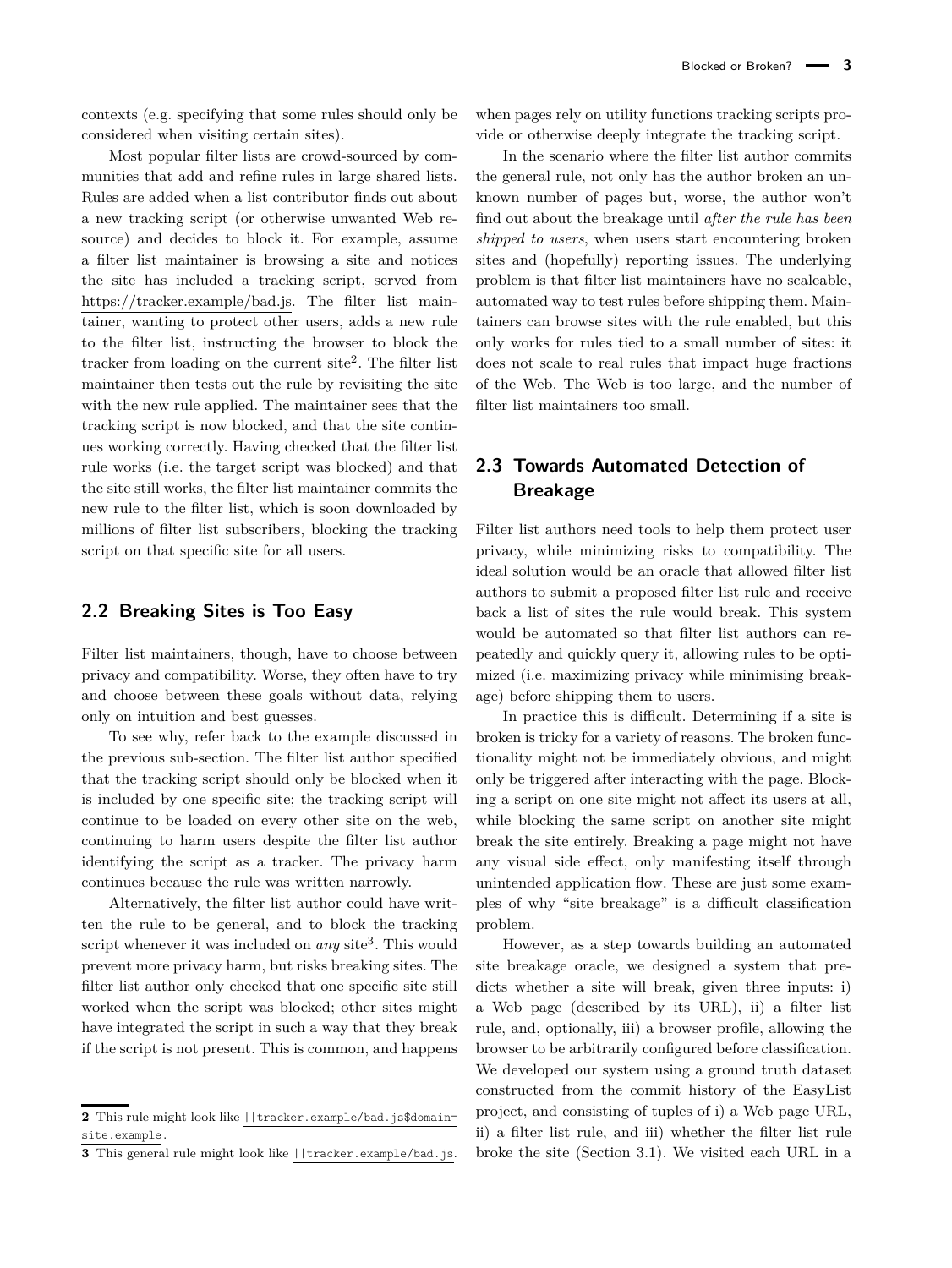<span id="page-3-1"></span>

**Fig. 1.** Pipeline diagram of our Web compatibility dataset generation process.

crawler instrumented to record the page's execution at an extremely detailed level (Section [3.2\)](#page-4-0). We then extracted 433 features from the execution record for each site, and used those features to train a classifier (Section [4.3\)](#page-7-0) that performs with mean AUC of 0.88 (Section [5.1\)](#page-8-0). Finally, we used the classifier to learn 40 features that predict whether a filter list rule will break a website (Section [5.2\)](#page-9-0).

## **3 Dataset**

Our first contribution is a dataset of examples of filter list changes and their effects on page behavior, labeled with whether or not those effects represent Web compatibility breakage from a user perspective, and the novel methodology with which we assembled this dataset at a sufficiently large scale for ML classifier training. The dataset contains a total of 2,662 examples, each consisting of a page URL, a corresponding filter list change affecting the page, a broken-or-working label, and recordings of how the page's behavior responds to the change. Figure [1](#page-3-1) summarizes our data collection pipeline.

<span id="page-3-2"></span>

**Fig. 2.** A sample Web compatibility fix commit excerpted from the EasyList repository $\rm ^4$  $\rm ^4$ , inserting an exception rule to allow through a script which shares its filename with a popular analytics script. Blocking the script breaks a page on mealty.ru.

<span id="page-3-3"></span>

**Fig. 3.** A sample coverage-expanding commit excerpted from the EasyList repository<sup>[5](#page-0-0)</sup>, inserting a rule to block an ad server at sfzover.com, found on the site tinyzonetv.to.

### <span id="page-3-0"></span>**3.1 Collecting Examples of Broken and Working Sites**

To train our classifier to detect when a filter list change breaks a site, we first needed a set of examples for the classifier to learn from, of sites breaking when such a change is introduced. Manually hunting through the Web for broken sites, and then debugging filter lists to identify the rules responsible in each instance, would have been too time- and labor-intensive given the dataset size required to effectively train and test the classifier: our final dataset contains over a thousand such examples. Moreover, this approach would place us as the judges of page brokenness, a subjective measure: our judgments may differ from those of end users.

We sidestep these problems by mining labeled examples of Web page breakage from a non-traditional source: the commit logs of the EasyList project<sup>[6](#page-0-0)</sup>, a large and widely-used community-maintained filter list distribution. The EasyList authors use the Git version con-

[0c453dbe0882640ce16dc823fc72dc3aaa55ec62](https://github.com/easylist/easylist/commit/0c453dbe0882640ce16dc823fc72dc3aaa55ec62)

**6** <https://easylist.to/>

**<sup>4</sup>** [https://github.com/easylist/easylist/commit/](https://github.com/easylist/easylist/commit/a509c21b72c2d4959bff05394082821f207730fd)

[a509c21b72c2d4959bff05394082821f207730fd](https://github.com/easylist/easylist/commit/a509c21b72c2d4959bff05394082821f207730fd)

**<sup>5</sup>** [https://github.com/easylist/easylist/commit/](https://github.com/easylist/easylist/commit/0c453dbe0882640ce16dc823fc72dc3aaa55ec62)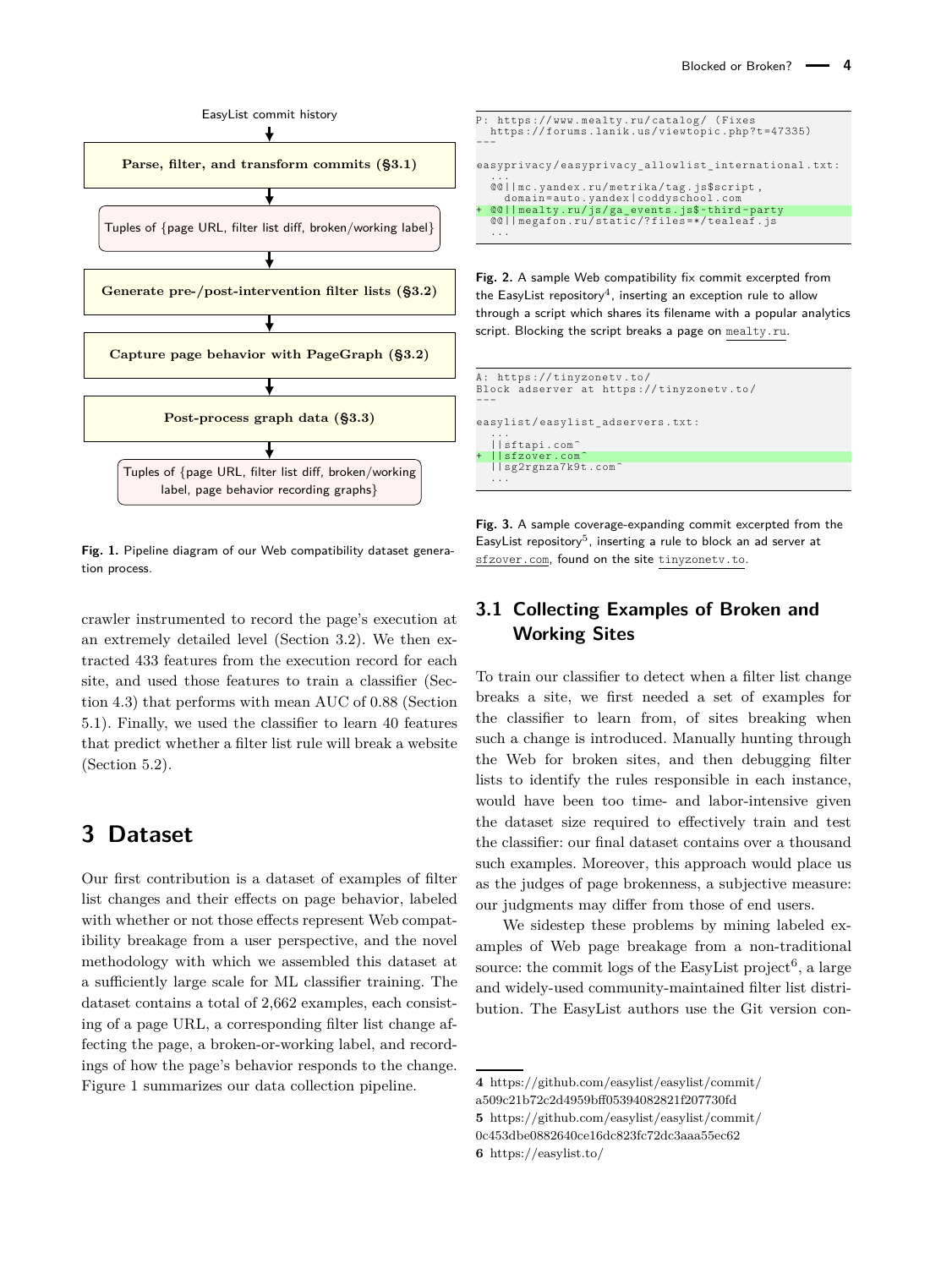trol system to coordinate the development of their filter lists, so each update to the rules is logged with an associated commit message, numbering over 169,000 across the project's history. The commit messages follow uniform conventions agreed on by the authors. In particular, a rule update to fix Web compatibility breakage should be tagged with the prefix "P:" and reference the URL of at least one page on which the problem occurs. Figure [2](#page-3-2) shows a sample compatibility-fix commit taken from EasyList. These commits are often made in response to user reports, and are further vetted by the domain-expert maintainers that merge them into the EasyList repository; therefore, we claim that they represent something close to ground truth for page breakage as perceived by end users. Each of these commits typically comprises one or a few rule additions and/or deletions, constituting a filter list change which repairs compatibility breakage on the referenced page. Inverting the change—i.e., flipping additions to deletions and deletions to additions—produces a filter list change which *breaks* the page instead of repairing it. By scanning the EasyList commit history for Web compatibility commits, parsing out the associated URLs, and applying this inversion to each commit, we seeded our dataset generation with *positive* examples of filter list changes that introduce breakage, tied to specific Web pages on which that breakage occurs.

In order to teach our classifier to distinguish filter list changes which break pages, we also needed to show it examples of changes which *don't* cause breakage. These changes should still have an effect on their target pages, but a desirable one: blocking an ad, for example, or circumventing a privacy-invading tracker. Again we returned to the EasyList commit logs, where such changes are tagged with the prefix "A:", and also reference page URLs on which the intended effects can be observed. Figure [3](#page-3-3) shows a sample from the EasyList Git repository. We applied the same process of scanning the commit history, minus the inversion step, to seed our dataset generation with *negative* examples: non-breaking filter list changes and specific Web pages they affect.

#### <span id="page-4-0"></span>**3.2 Capturing Page Behavior**

It would be difficult if not impossible to predict page breakage by looking just at Web page URLs and filter rule source code. Instead, our classifier draws its predictions from the way those pages behave at runtime in a browser equipped with content blocking, and how their behavior is altered by changes to the content blocker's

<span id="page-4-1"></span>

**Fig. 4.** PageGraph encoding of the initialization of an image element. The browser's HTML parser creates a DOM node to represent a decoded <img> tag. An HTTP request is dispatched to retrieve the image file pointed to by the image element's src attribute, and a success response is received.

filter lists. We recorded page behavior with  $PageGraph<sup>7</sup>$  $PageGraph<sup>7</sup>$  $PageGraph<sup>7</sup>$ , our deep browser instrumentation system built into the Brave Browser. Every page opened in a PageGraphenabled browser build is monitored at runtime, and its activity across the browser engine is recorded in a unified directed graph structure. Nodes of this graph correspond to interacting entities in the mini-ecosystem of a Web page: actors like scripts, the parser, and the content blocker which perform actions, and those that are acted upon, like network resources, DOM nodes, Web APIs, and filter rules. Edges represent the actions that connect them: node insert rules between the parser and DOM nodes, resource block edges between filter rules and network resources, API call edges between script actors and Web APIs; as well as structure edges which record parent-child relationships between DOM nodes. Figure [4](#page-4-1) shows a sample excerpt from a PageGraph graph, illustrating how a Web request to load the image pointed to by the URL of an HTML <img> tag is encoded as a pair of HTTP request and HTTP response edges, connecting the DOM node for the  $\langle \text{img} \rangle$  tag to the network resource node representing the image file at the given URL, all annotated with metadata captured from this runtime interaction.

From the collection of positive and negative examples assembled in Section [3.1,](#page-3-0) we used our PageGraph-

**<sup>7</sup>** <https://github.com/brave/brave-browser/wiki/PageGraph>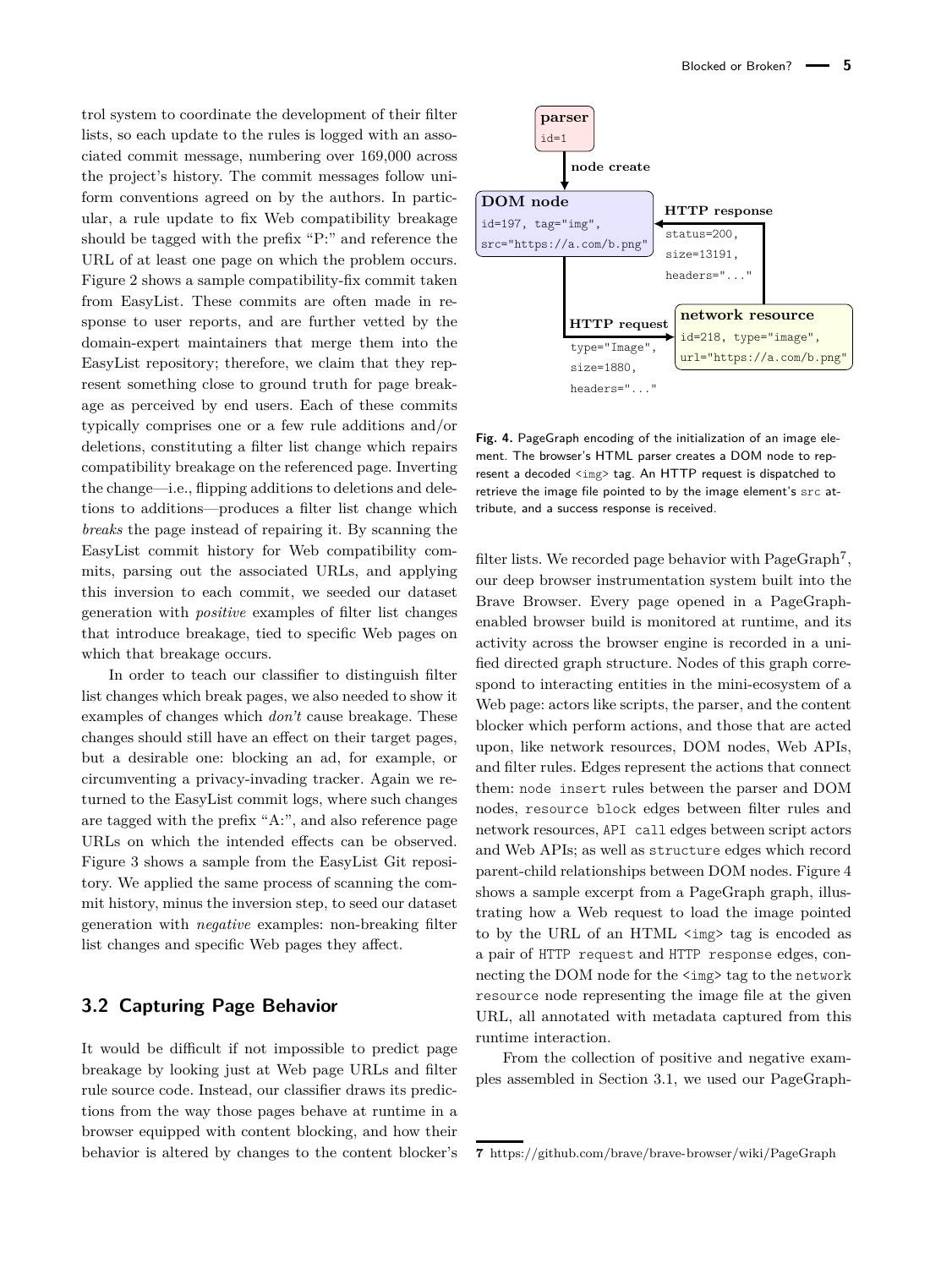enabled Brave Browser build to crawl each Web page twice, capturing its behavior both *with* and *without* the corresponding filter list change (the "intervention") applied. First, we used the EasyList Git repository to generate a version of the filter list without the change. We then injected this filter list into the browser's content blocker, replacing the built-in filter list. Our crawler launched the browser, controlling it with the Puppeteer automation framework<sup>[8](#page-0-0)</sup>, and navigated to the page URL. The crawler waited for the DOM load event to fire, and a further 15 seconds beyond that to give the page time to fully settle. The page's behavior during this time was captured by PageGraph and exported in graph form at the end of the browsing session, taking a baseline for the page's normal operation; we refer to this as a *pre-intervention* graph. Next, we generated a second version of the filter list, this time with the change applied, and injected it into the content blocker. Repeating the crawling process produced a second graph, representing the page's behavior under the influence of the filter list change; we refer to this as a *post-intervention* graph. For positive examples, this graph reflects the page in a broken state; for negative examples, it reflects a desirable, intentional change in behavior (e.g., blocking an ad).

Because we were using historical data—the EasyList commit log—to drive our crawling, there was a chance that the pages we were visiting had been altered or had even disappeared in the time since the original commits were made. As an initial heuristic, we only considered commits dated 2013 or later. We rejected any pages which produced an error response (e.g., 404 Not Found) during crawling. We further validated that applying the corresponding filter list change still actually had an effect on the page, by using the adblock-rust<sup>[9](#page-0-0)</sup> library to evaluate the filter rules with and without the change against the page's recorded network activity. If there was no difference between the blocking decisions made in the two cases, the page was excluded from our dataset. At the completion of crawling and filtering, we were left with a dataset of 2,662 examples; later analysis ([§5.3\)](#page-12-0) would indicate that this is more than enough to train a useful classifier.

Another approach to accounting for the historical nature of the EasyList data could be to proxy crawler Web requests through cached versions of the target pages contemporary with the EasyList commit dates. We tried this approach using the Internet Archive's

Wayback Machine<sup>[10](#page-0-0)</sup> as that cache, but ultimately discarded the idea. Snapshots cached by the Archive proved to be of insufficient fidelity and completeness to accurately reproduce page behavior. For example, we observed that requests sent by ad-network-integration code were often missing from the cache, introducing errors that would not have occurred on live pages. Since the filtered dataset proved to be of sufficient size for our purposes, we did not explore this line of inquiry further in our study.

#### <span id="page-5-0"></span>**3.3 Post-Processing Data**

At this point, we had two recorded PageGraph graphs for each example, one representing the page's behavior without the corresponding filter list change applied ("pre-intervention"), and one representing its behavior with the change in place ("post-intervention"). We post-processed this dataset to generate a third "intervention-only" graph per example, which approximated the delta in page behavior caused by the intervention. Each intervention-only graph is a sub-graph of the pre-intervention graph, containing graph nodes and edges describing the behavior of the parts of the page that would be blocked if the intervention were applied. We hypothesized that providing these narrowed-down sub-graphs as part of the input to our classifier would help it find a stronger signal, tuning out some of the noise of surrounding page behavior unaffected by the filter list change, while helping to control for the dynamism of Web content.

To generate an intervention-only graph, we first identify network resource nodes in the preintervention graph that the content blocker allowed through under the pre-intervention filter rules, but which it would have blocked under the post-intervention ruleset. These nodes represent the network resources covered by the filter rule change<sup>[11](#page-0-0)</sup>. Starting from these resource nodes, we selectively walk outward in the preintervention graph, marking additional nodes and edges for inclusion in the sub-graph. We walk up from each resource node to the node which caused the resource

**<sup>8</sup>** <https://puppeteer.github.io/puppeteer/>

**<sup>9</sup>** <https://github.com/brave/adblock-rust>

**<sup>10</sup>** <https://web.archive.org>

**<sup>11</sup>** Note that we identify these network resource nodes by applying the post-intervention filter rules to network traffic in the pre-intervention condition, and not by cross-referencing with the post-intervention graph. This avoids introducing noise from unrelated variations in page behavior between multiple visits to the page.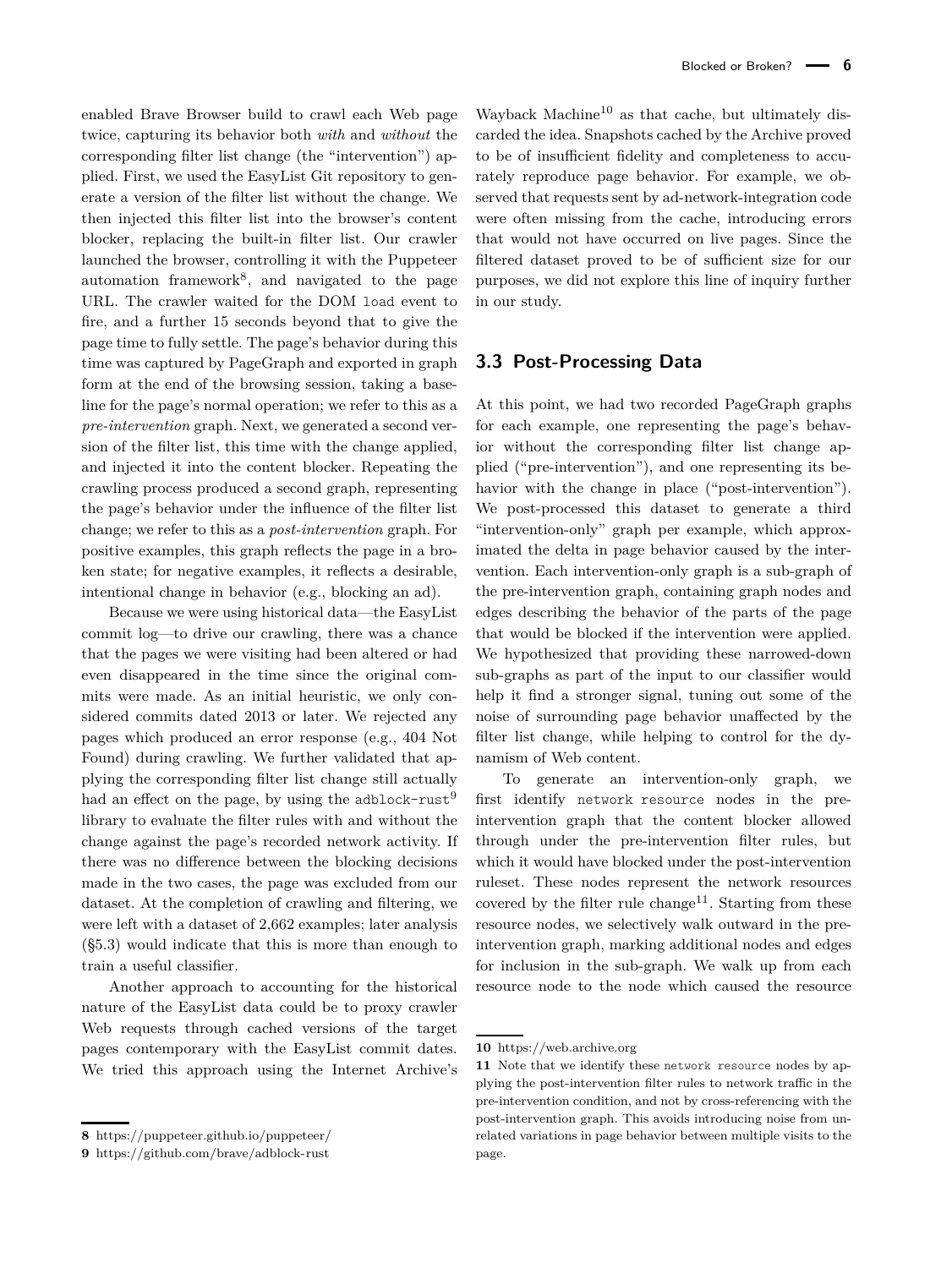to be requested over the network, e.g., from image resource nodes to the HTML  $\langle \text{img} \rangle$  DOM nodes pointing to those images; we mark these nodes and the connecting HTTP request/response edges for inclusion. For any HTML <script> DOM nodes we discover, we follow script execute edges leading out from them to script actor nodes that represent those scripts running in the browser's JavaScript engine. Finally, we mark all additional nodes which are reachable by taking one step from any already-marked node, as well as the connecting edges. This captures, e.g., the effects that scripts blocked by the filter list change have on the page when not blocked, like the insertion or modification of DOM nodes, the registration and un-registration of event listeners, and Web API calls. Extracting the marked nodes and edges produces a new graph focused on the effects

## **4 Classifier Construction**

of the intervention on page behavior.

We aim to construct a machine learning (ML) classifier with sufficient accuracy to predict whether a filter list rule will break a site. Additionally, we aim to analyze each classifier's predictions to better understand which features predict site breakage. As a simple baseline, we employed a classical feature-based ML model over an end-to-end learning system such as deep neural networks. The learning task is posed as a binary classification problem with the positive label *"site did break"* and the negative label *"site did not break"*.

In this sections we outline the data pre-processing and feature extraction, followed by a description of the full classification pipeline.

#### <span id="page-6-1"></span>**4.1 Data Pre-Processing**

Our dataset numbers 2,662 examples, each consisting of a "pre-intervention" graph, a "post-intervention" graph, and an "intervention-only" graph (as defined in Section [3.3\)](#page-5-0). We excluded any examples with empty intervention-only graphs (indicating no measured effect on the page resulting from the intervention). This left 1,966 training samples with 1,011 positive labels and 955 negative labels. As a pre-processing step, we converted

each graph into  $p$ andas<sup>[12](#page-0-0)</sup> data frames, with each graph represented as an edge list.

### **4.2 Generating Candidate Features**

We next describe how we generated the set of candidate features considered when constructing our classifier (Section [4.3](#page-7-0) describes how we determined which features had significant predictive value, and Section [5.2](#page-9-0) presents which features ended up being predictive).

To generate the candidate features, we first defined three dimensions that might be useful for predicting site breakage; each dimension is described below. We then generated 433 features by selecting different options from each feature dimension.

#### <span id="page-6-0"></span>**4.2.1 Scope of Analysis**

The first dimension we considered was whether to extract features from i) the behavior of the overall page, or ii) the behavior that was blocked by the the filter list rule.

**Page scope** features capture whether patterns in a pages' overall behavior predicts breakage. These features would be predictive if certain aspects of the page's design and implementation predicted breakage, independent of what was blocked on the page. For example, "page scope" features might detect if site complexity *in general* predicts breakage. We extracted "page scope" features from the "pre-intervention" graph (as described in Section [3.3\)](#page-5-0).

Conversely, **intervention scope** features look for patterns that predict breakage specifically in the page behaviors blocked or modified by the filter list rule. These features will be predictive if what is being blocked predicts breakage (instead of the page context that blocking is occurring in). "Intervention scope" features would be predictive if, for example, blocking certain JavaScript API calls causes pages to break. We extracted "intervention scope" features from the "intervention-only" graph (see Section [3.3\)](#page-5-0).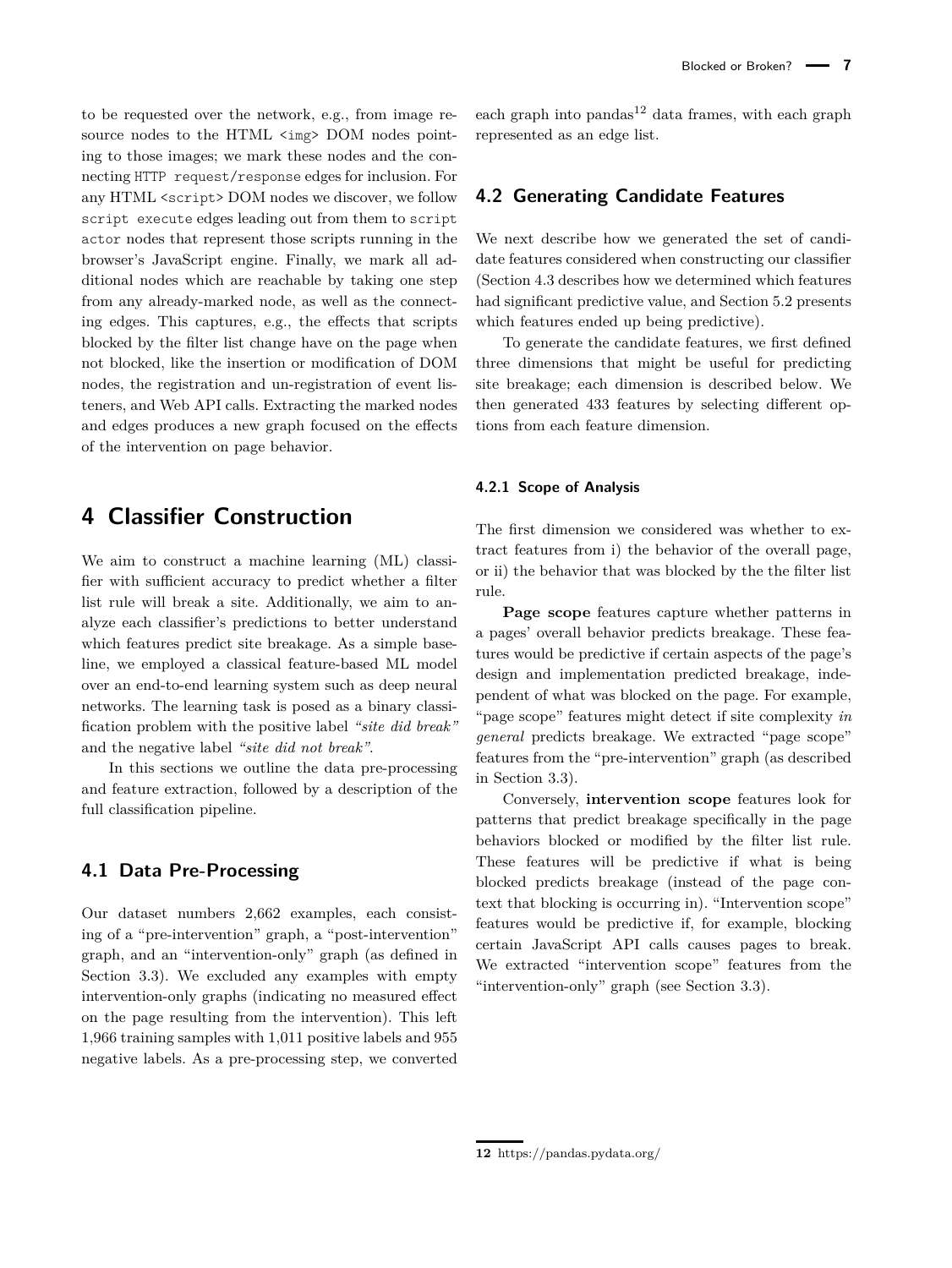#### <span id="page-7-2"></span>**4.2.2 Absolute vs. Relative Values**

The second feature dimension we considered was whether to quantify behaviors using i) absolute counts, or ii) as relative ratios.

Features using **absolute counts** are based on the number of times an event or element was observed during a page's execution. For example, an "absolute count" feature would be based on the number of video elements that were embedded in a page, or the number of network calls that were blocked by a filter list. "Absolute count" features could be used to detect if the size of a page, or the number of images on a page, can predicted breakage, independent of how many elements or images were blocked.

Features targeting **relative counts**, on the other hand, capture what percentage of occurrences of an event on a page were blocked by the filter list rule. For example, a "relative count" feature would consider the percentage of images blocked on a page, or the number of network requests prevented because of the filter list rule.

#### <span id="page-7-1"></span>**4.2.3 Expertly Curated vs. Automatically Generated Target Behaviors**

The third feature dimension we considered was what strategy we used to decide what page behaviors to measure. Some of the behaviors we targeted were manually curated, drawing from domain knowledge and "expert" intuition; other features were automatically generated by examining generic graph features.

The **expert curated** features were generated by extrapolating from our domain knowledge and past experience dealing with broken websites. Our domain knowledge comes form various sources, including our research and experiences contributing to and maintaining privacy  $\text{tools}^{13}$  $\text{tools}^{13}$  $\text{tools}^{13}$ . We then generalized our observations about how websites break, and tried to capture those generalizations as features. Some examples of "expert curated" features we generated include i) whether a blocked script fetches additional scripts, or ii) whether a blocked script registered event handlers in the page.

We also **automatically generated** a large number of additional features that considered counts of different graph attributes (node types, edge types, node attributes, edge attributes). These automatically gener-

ated features did not consider the relationship between different graph elements, or the semantics of the values for node and edge attributes. As a result, the "automatically generated" features were generally much simpler than the kinds of page behaviors captured in the "expert curated" features. Some examples of "automatically generated" features include i) how many DOM nodes of each HTML tag appeared in the page (HTML tag names are recorded in node attributes in PageGraph), or ii) how many Web APIs were called during a page's execution (Web API invocations are recorded in PageGraph with edges of type "call").

We then categorized our features (whether "expert curated" or "automatically generated") into one of the following five categories, depending on the kinds of page behaviors were measured by the feature.

(see Section [5.2\)](#page-9-0).

- **HTML structure**: aspects of the structure and composition of the document (e.g. numbers of different tags, amount of text on the page)
- **JavaScript modifications of page structure**: measures of how the page's structure was constructed or modified by scripts (e.g. numbers of DOM nodes inserted by scripts, amount of text modified by scripts)
- **Other JavaScript behaviors**: script operations and calls not directly related to modifying DOM structure (e.g. counts of API calls made by scripts, numbers of event handlers registered by scripts)
- **Network behaviors**: the sub-resources and other network calls made during page execution (e.g. number of bytes fetched, number of sub-resources fetched)
- **Generic graph features**: graph measurements with considering the behaviors being encoded by the graph (e.g. number of nodes and edges, number unique node attribute values)

We note that this categorization was not used in the training or evaluating of the classifier; this categorization was instead to benefit the later discussion of what kinds of page behaviors predicted breakage (Section [5.2\)](#page-9-0).

#### <span id="page-7-0"></span>**4.3 Classification Pipeline**

The classification pipeline consists of the model to learn the target function based on the extracted features as described in the previous section, as well as several steps to transform the inputs before making predictions.

**<sup>13</sup>** *Links and references omitted for anonymization.*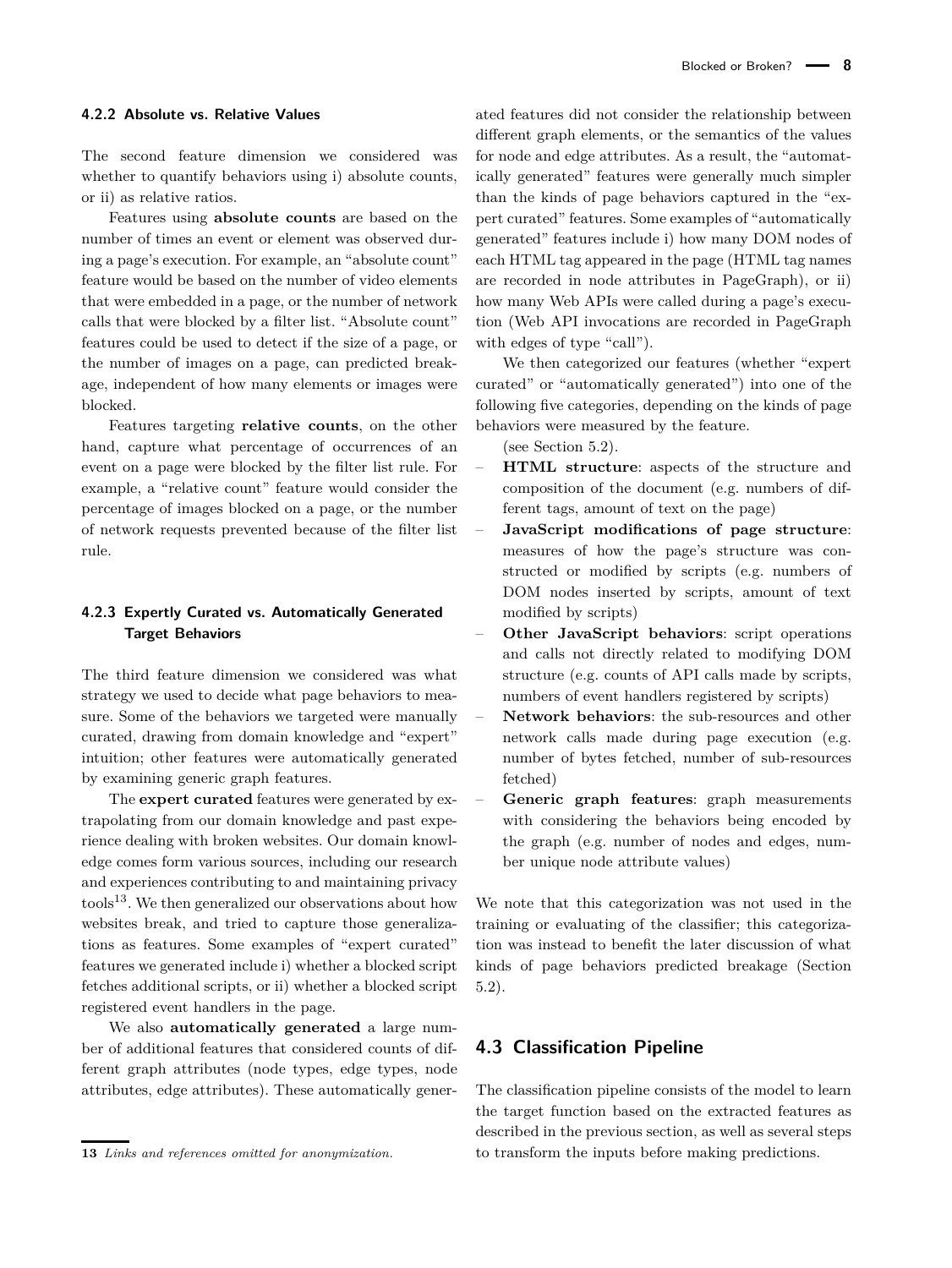Blocked or Broken? **- 9** 

We select  $XGBoost^{14}$  $XGBoost^{14}$  $XGBoost^{14}$ , a popular model choice which has been shown to achieve state-of-the-art performance across a wide range of prediction tasks [\[7\]](#page-16-6). As a treebased method, XGBoost has several characteristics that make it particularly suitable to serve as an off-the-shelf baseline method. First, variable selection is performed automatically, making it immune to the inclusion of irrelevant features. We empirically verify this by conducting recursive feature selection over all 433 input features, and found that it has no significant effect on performance. Second, tree-based methods are robust to outliers due to the way they partition the input space. We verify this empirically by removing the top 1-percentile of training samples w.r.t. their node/edge ratio, finding no significant effect on performance. Last, tree-based methods naturally deal with missing values (see e.g. [\[8,](#page-16-7) [9\]](#page-16-8)).

Despite the ability for tree-based methods to handle missing values and correlated features, we conduct the following transformations on the input data in order to improve robustness of the model and reduce training time:

- 1. All features which contain a percentage of empty values above a certain threshold are dropped (empirically we found a good threshold to be 0.85, see section [5.1\)](#page-8-0).
- 2. All features which have a Pearson correlation coefficient above a certain threshold with at least one other feature, are dropped (empirically we found a good threshold to be 0.73, see section [5.1\)](#page-8-0).
- 3. All remaining features are standardised by removing the mean and scaling to unit variance.

## **5 Classifier Evaluation**

This section outlines the analysis of the classifier described in the previous section with respect to its predictive and explanatory power, as well as its sample complexity. We divide the evaluation into three parts:

- 1. In section [5.1](#page-8-0) we train, tune and test the classifier in order to optimise its predictive performance and show whether it is possible to achieve practical utility on the PageGraph data set.
- 2. In section [5.2](#page-9-0) we train and test the classifier without tuning on subsets of features to analyse the effect of individual features on the predictions.

<span id="page-8-1"></span>

**Fig. 5.** ROC-AUC curves averaged over 10 folds with hyperparameter tuning to evaluate the practical utility of the classifier.

3. In section [5.3](#page-12-0) we train and test the classifier without tuning on training data samples of increasing size, including all features. The aim is to understand how much data is needed to achieve practical utility.

To summarize and evaluate the accuracy of the predicted class probabilities, we use the area under the receiver operating characteristic curve (ROC-AUC) as a threshold-invariant metric.

### <span id="page-8-0"></span>**5.1 Practical Utility**

First, we evaluate the performance of the classifier with respect to its practical utility. To that end, we conduct several hyper-parameter optimization rounds to improve the predictive performance of the classifier. We use nested cross-validation to estimate the generalization error and prevent over-fitting. We only explore a small range of values around the parameters' default values. All hyper-parameters and their tuning ranges are given in Table [3](#page-18-1) in the appendix. In the inner loop, the validation fold is rotated across 3 folds to choose the best hyper-parameter configuration (modelled as samples from a *Gaussian Process* using the framework of *Bayesian Optimization* with 10 parameter configurations being tested per fold). Hereby, we optimize over all pipeline steps including the thresholds for dropping nullvalued and correlated features. The outer loop with 10 folds is used to evaluate the performance of the learner. The evaluation is conducted over all 1,966 training samples with all 433 features.

As shown in Figure [5,](#page-8-1) we find that the classifier can achieve practical utility, with an average ROC-AUC of  $0.88(\pm 0.03)$  across the outer 10 folds. We list accuracy

**<sup>14</sup>** https://github.com/dmlc/xgboost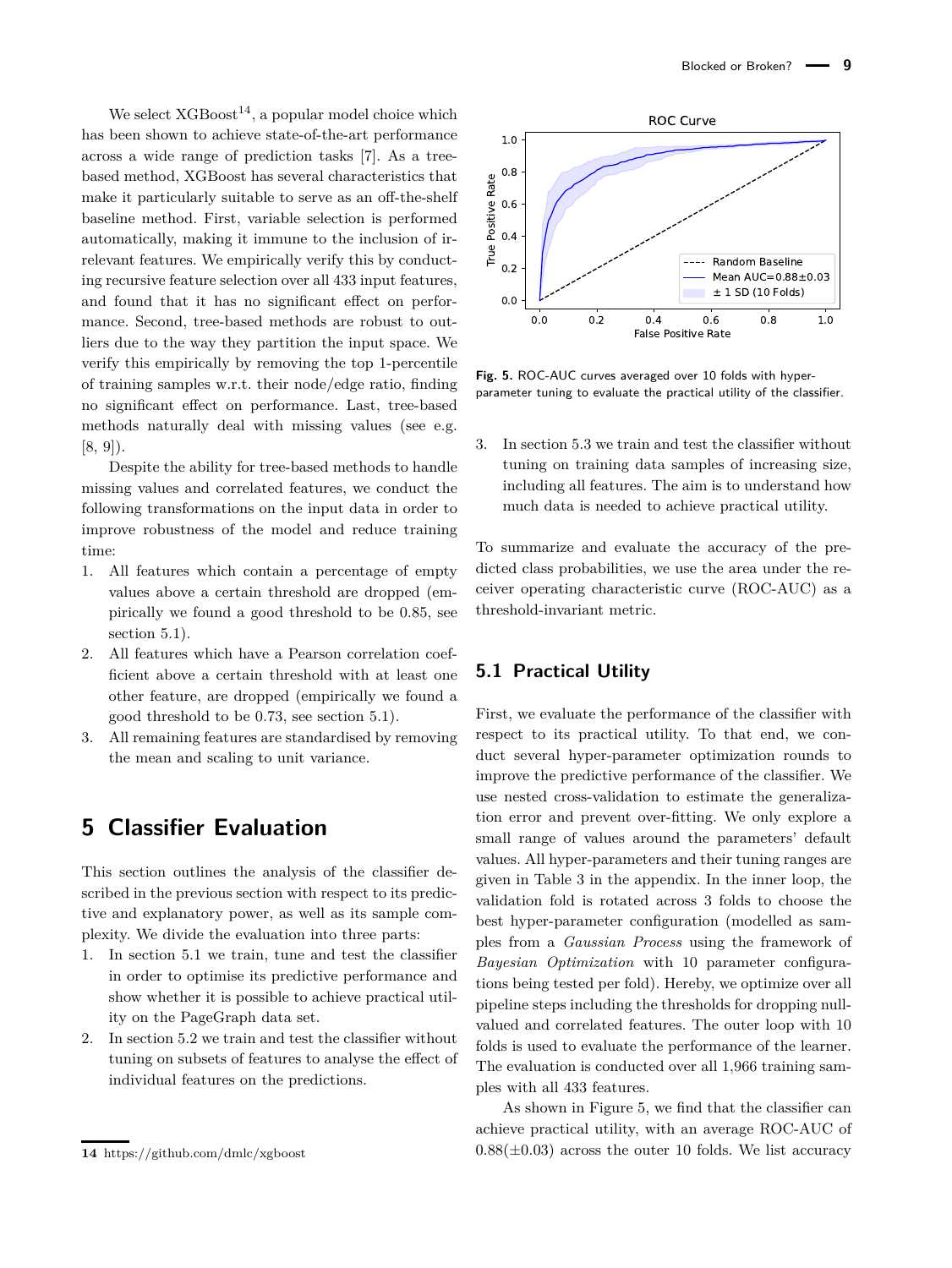<span id="page-9-1"></span>

| Fold | Accuracy | <b>ROC-AUC</b> | ΑP       |
|------|----------|----------------|----------|
| 1    | 0.781726 | 0.834881       | 0.807511 |
| 2    | 0.796954 | 0.855301       | 0.864379 |
| 3    | 0.888325 | 0.932653       | 0.953064 |
| 4    | 0837563  | 0911097        | 0.930447 |
| 5    | 0.847716 | 090447         | 0922484  |
| 6    | 0.837563 | 0.918936       | 0.920909 |
| 7    | 0.821429 | 0.893486       | 0.910913 |
| 8    | 0.785714 | 0857426        | 0.889738 |
| q    | 0.780612 | 0.888275       | 0.904671 |
| 10   | በ 72449በ | በ 827410       | 0.860115 |

Table 1. Practical utility of the classifier ([§5.1\)](#page-8-0) as measured by Accuracy, ROC-AUC and Average-Precision (AP) scores across 10 folds with hyper-parameter tuning.

and average precision (AP) metrics across all folds in Table [1.](#page-9-1) We thus show that an off-the-shelf classifier can extract enough signal from the PageGraph data set to separate positive examples (breaking) from negative examples (non-breaking) well above random (i.e. a ROC-AUC of 0.50). Depending on the modelling objective it is possible to further optimize performance with respect to precision and recall or type I and type II error by tuning the classification threshold.

#### <span id="page-9-0"></span>**5.2 Feature Importance**

Next, we analyze the explanatory power of the classifier by inspecting the effect of the extracted features on predictions. First we conduct the analysis along the lines of the feature generating dimensions by removing all features belonging to a specific dimension and measuring the drop in predictive performance. We then repeat the analysis for individual features to establish a rankorder of the most predictive features. Despite the fact that the *Leave-One-Covariate-Out*[\[10\]](#page-16-9) importance metric doesn't capture interaction effects if applied to single features, it can nonetheless hint at the relative amount of signal contained in individual features.

To estimate the importance metric for feature groups and single features respectively, we first fit the classifier with default parameters (no tuning) and all 433 features to serve as a baseline. We then generate a new data set for each feature (group) by removing the respective features from the training data before fitting the model with the remaining features. We then estimate the importance by subtracting the ROC-AUC of the reduced feature set from the baseline for each feature respectively via 5-fold cross validation and report the mean and standard deviation.

The results for the importance of feature groups per feature generating dimension are shown in Figure [6.](#page-11-0) Page features in isolation result in a slightly higher loss than Intervention features, with a mean loss of ROC-AUC 0.010 and 0.004 respectively. More pronounced is the difference between expertly curated vs. automatically generated features with the auto-generated features incurring a mean loss of ROC-AUC 0.004 and 0.037 respectively. Slightly less pronounced is the difference between absolute and relative features with a mean loss of ROC-AUC of 0.024 and 0.009 respectively.

Results for the importance of individual features are shown in Table [2,](#page-10-0) and are described in detail in the following section.

#### **5.2.1 Features with Predictive Power**

This process yielded 40 features, from an initial starting set of 433 candidate features. Table [2](#page-10-0) gives the 40 features that had predictive power in our model. A wide range of features ended up being useful, representing a wide range of page behaviors (e.g. JavaScript API calls, structure and size of the DOM, amount and size of network calls). As illustrated in Figure [6,](#page-11-0) no single kind of page behavior dominated the predictive power of the classifier (though, as discussed later, features capturing pages' network behaviors were somewhat more predictive than other categories of features).

Similarly, no other "dimenson" of features dominated the classifier's predictions. Nearly as many predictive features measured overall page behaviors (20) as measured just the activities blocked by the filter list rule (20). Similar numbers of expert-curated features were predictive as automatically generated features (15 and 25, respectively).

However, there were some trends we observed in which page behaviors predicted page breakage. We here briefly note three interesting and surprising patterns we observed.

**First, the kinds and number of JavaScript features used on a page predicted page breakage**. JavaScript behaviors that were blocked (i.e. the scripts that were blocked by the filter list rule) were generally more predictive than overall page behaviors (i.e. blocked and not blocked scripts alike). The number of scripts fetched and executed by blocked scripts, the number of cookies set by blocked scripts, and the num-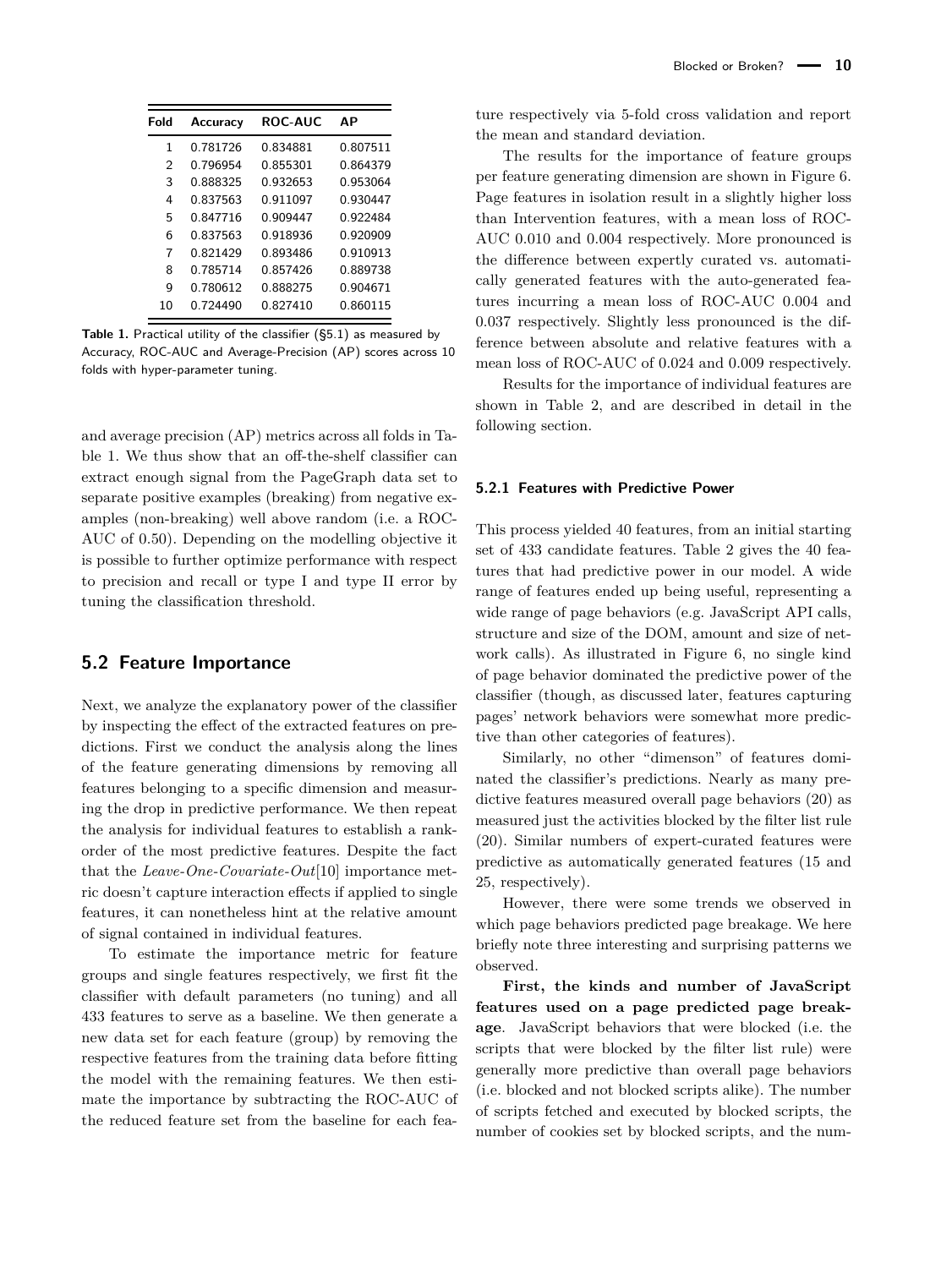<span id="page-10-0"></span>

| Rank                    | <b>Scope</b>                                           | Source | <b>AUC Loss</b> | <b>Description</b>                                                   |  |  |  |
|-------------------------|--------------------------------------------------------|--------|-----------------|----------------------------------------------------------------------|--|--|--|
| Page Structure Features |                                                        |        |                 |                                                                      |  |  |  |
| 3                       | Intervention                                           | Auto   | 0.00374         | % of sub-document requests blocked                                   |  |  |  |
| 6                       | Page                                                   | Auto   | 0.00222         | $#$ of tags and text nodes in initial $HTML$                         |  |  |  |
| 13                      | Intervention                                           | Auto   | 0.00156         | $\Delta$ in $\#$ of sub-documents after blocking                     |  |  |  |
| 19                      | Page                                                   | Auto   | 0.00078         | $#$ of $\leq$ iframe> in page                                        |  |  |  |
| 33                      | Page                                                   | Auto   | 0.00025         | % of DOM nodes that are <html></html>                                |  |  |  |
| 36                      | Page                                                   | Auto   | 0.00018         | % of DOM nodes that are <iframe></iframe>                            |  |  |  |
| 40                      | Intervention                                           | Expert | 0.00012         | $%$ of $<$ html $>$ elements blocked                                 |  |  |  |
|                         | Generic Graph Features                                 |        |                 |                                                                      |  |  |  |
| 11                      | Page                                                   | Auto   | 0.00179         | $#$ of unique node and edge types                                    |  |  |  |
| 22                      | Intervention                                           | Auto   | 0.00061         | $#$ of unique types of actions taken by blocked scripts              |  |  |  |
| 35                      | Page                                                   | Auto   | 0.00023         | $#$ of unique types of actions in entire page                        |  |  |  |
|                         | Features Regarding JavaScript Modifying Page Structure |        |                 |                                                                      |  |  |  |
| 7                       | Intervention                                           | Auto   | 0.00217         | $#$ of DOM nodes created by HTML parser prevented by blocking        |  |  |  |
| 12                      | Intervention                                           | Auto   | 0.00169         | % of JS DOM nodes created by blocked scripts                         |  |  |  |
| 16                      | Intervention                                           | Auto   | 0.00116         | $#$ of DOM node insertions done by blocked scripts                   |  |  |  |
| 21                      | Intervention                                           | Expert | 0.00062         | $#$ of $lt$ html $gt$ elements created by blocked scripts            |  |  |  |
| 25                      | Intervention                                           | Expert | 0.00046         | # of DOM nodes created by blocked scripts                            |  |  |  |
| 30                      | Page                                                   | Auto   | 0.00032         | $#$ of DOM nodes created by scripts in entire page                   |  |  |  |
| 34                      | Intervention                                           | Auto   | 0.00024         | % of DOM nodes deletions done by blocked scripts                     |  |  |  |
|                         | Other JavaScript Features                              |        |                 |                                                                      |  |  |  |
| 4                       | Page                                                   | Expert | 0.00295         | # of times any script accessed properties on window.navigator        |  |  |  |
| 5                       | Intervention                                           | Auto   | 0.00254         | $#$ of scripts fetched or eval'ed by blocked scripts                 |  |  |  |
| 8                       | Page                                                   | Expert | 0.00216         | $#$ of times any script deleted a value from sessionStorage          |  |  |  |
| 9                       | Intervention                                           | Expert | 0.00205         | % of document. cookie sets occurring in blocked scripts              |  |  |  |
| 10                      | Intervention                                           | Auto   | 0.00190         | % of localStorage operations occurring in blocked scripts            |  |  |  |
| 14                      | Page                                                   | Auto   | 0.00126         | $#$ of scripts fetched or eval'ed in entire page                     |  |  |  |
| 15                      | Intervention                                           | Expert | 0.00120         | $\#$ of times blocked scripts read from <code>document.cookie</code> |  |  |  |
| 17                      | Page                                                   | Auto   | 0.00113         | # of document. cookie operations in entire page                      |  |  |  |
| 18                      | Intervention                                           | Auto   | 0.00083         | % of sessionStorage operations done by blocked scripts               |  |  |  |
| 20                      | Page                                                   | Expert | 0.00073         | $\#$ of WebGL calls, over the entire page                            |  |  |  |
| 23                      | Intervention                                           | Auto   | 0.00059         | $#$ of Web API calls made by blocked scripts                         |  |  |  |
| 26                      | Intervention                                           | Auto   | 0.00042         | % of eventListener removals done by blocked scripts                  |  |  |  |
| 28                      | Page                                                   | Auto   | 0.00034         | $\#$ of eventListener registrations in entire page                   |  |  |  |
| 29                      | Intervention                                           | Expert | 0.00033         | % of window.navigator reads made by blocked scripts                  |  |  |  |
| 31                      | Page                                                   | Auto   | 0.00027         | $\#$ of $<$ script $>$ tags in page                                  |  |  |  |
| 37                      | Page                                                   | Expert | 0.00017         | $\#$ of window.screen reads over entire page                         |  |  |  |
| 38                      | Page                                                   | Auto   | 0.00016         | $#$ of cross-document script-reads in entire page                    |  |  |  |
| 39                      | Page                                                   | Expert | 0.00013         | $\#$ of localStorage reads over entire page                          |  |  |  |
|                         | Network Features                                       |        |                 |                                                                      |  |  |  |
| 1                       | Intervention                                           | Expert | 0.00831         | $\Delta$ in bytes sent over network after blocking                   |  |  |  |
| $\overline{c}$          | Intervention                                           | Expert | 0.00550         | size of resources directly blocked                                   |  |  |  |
| 24                      | Intervention                                           | Expert | 0.00059         | # of resources blocked (direct or indirect)                          |  |  |  |
| 27                      |                                                        |        | 0.00034         | % of page actions that were network requests                         |  |  |  |
|                         | Page<br>Intervention                                   | Auto   |                 | % of network resources that were blocked                             |  |  |  |
| 32                      |                                                        | Expert | 0.00026         |                                                                      |  |  |  |

**Table 2.** This table presents the 40 features (from the 433 features considered) that predicted page breakage. The "Rank" column gives the relative importance of each feature, with 1 being the most predictive, 40 the least. "Scope" describes whether the feature was extracted from the pre-intervention graph, denoted "Page" or intervention-only graph, denoted "Intervention" (Section [4.2.1\)](#page-6-0). "Source" gives whether the feature was developed through expert curation or automatic generation (re Section [4.2.3.](#page-7-1) "AUC Loss" gives how much predictive power was lost when the feature was removed (Section [4.3\)](#page-7-0). "Description" provides a terse description of the page behavior captured by the feature.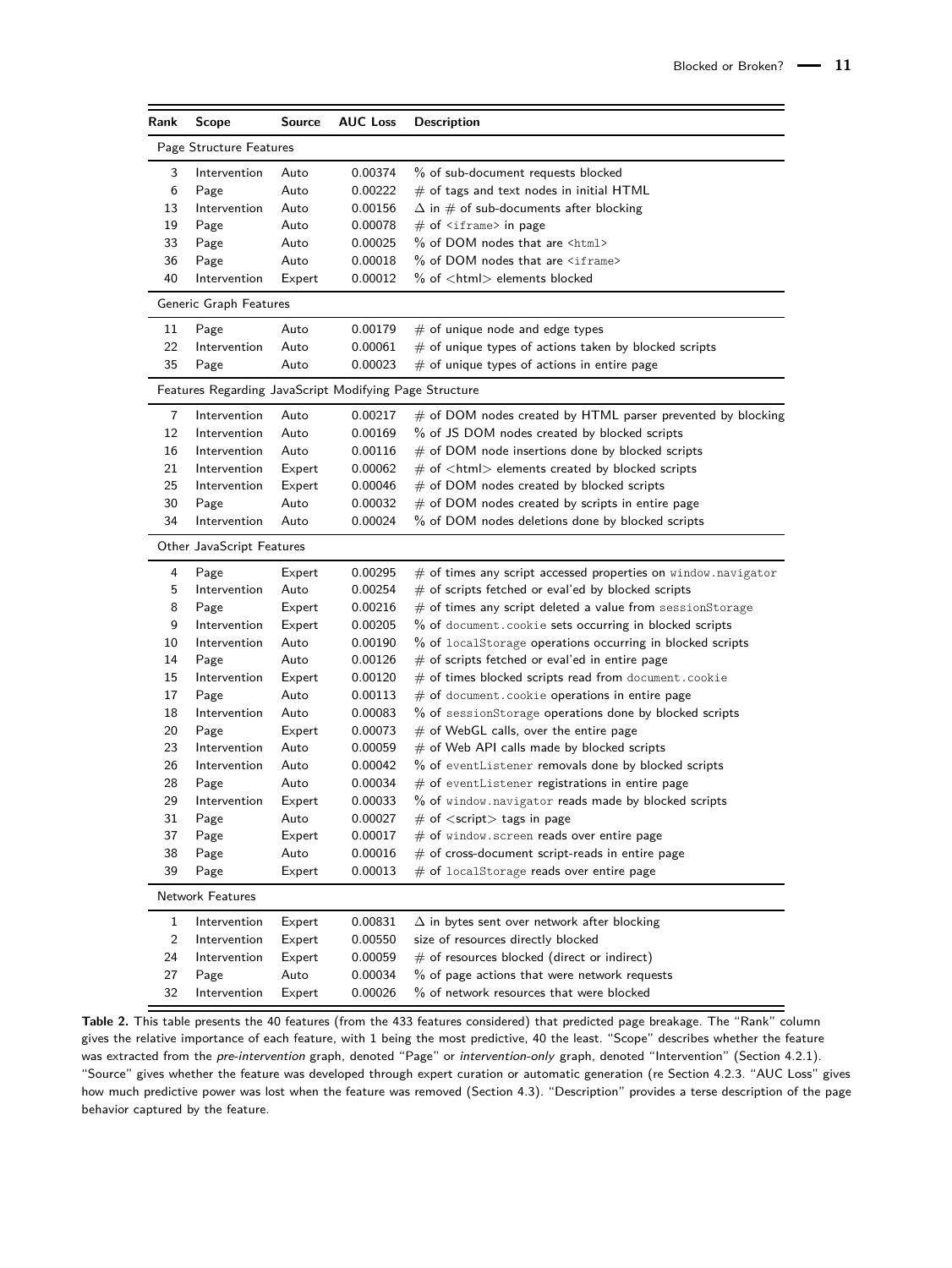<span id="page-11-0"></span>

**Fig. 6.** Importance of the feature generating dimensions **[Scope of Analysis](#page-6-0)**, **[Absolute vs. Relative Values](#page-7-2)** and **[Expertly Curated vs.](#page-7-1) [Automatically Generated Target Behaviors](#page-7-1)** as measured by the mean loss in ROC-AUC when removing the respective features from the training data. Error bars indicate the standard deviation across 5 folds.

ber (and %) of DOM nodes injected by blocked scripts were all predictive of breakage.

These findings support an intuition that most Web applications are highly modular, with the privacythreatening portions of each application being contained in a small portion of the overall implementation. However, this does not mean that the privacy-harming parts of Web applications can generally be cleanly severed from the overall application. In fact, these modules tend to be tightly coupled, and blocking privacy-harming scripts often breaks the overall application. This conclusion is supported by other related work[\[11\]](#page-16-10) that finds that filter-list-based content blocking tools are insufficiently granular to effectively address many kinds of privacy harms on the Web.

**Second, the number of sub-documents in a page predicts page breakage**. Many of behaviors that predict breakage relate to the number of subdocuments included on the page, both directly (e.g. "% of sub-document requests blocked", rank 3, or " $\Delta$  of # sub-documents after blocking", rank 13) and indirectly (" $\#$  of  $\text{thm}$ ) elements created by blocked scripts", rank 21). Similarly, whether the same  $\langle$ iframe> element was used to load multiple sub-documents further predicted page breakage. For example, " $\Delta$  in # of subdocuments after blocking" (rank 13) was predictive of breakage, independent of the " $#$  of  $\leq$  if rame> on the page" (rank 19).

**Third, network behaviors were highly predictive of breakage**. Though only five of the 40 predictive features in our set directly related to network requests made by the page, this group contains both the first and second most predictive features ("∆ in bytes sent over network after blocking" and "size of resources directly blocked", respectively). The number and percent of network requests blocked were also, unsurprisingly, predictive of breakage (rank 24 and 32, respectively).

#### **5.2.2 Features without Predictive Power**

Additionally, we briefly note some features we expected (i.e. they were "expert curated") to predict page breakage, but which ended up not being predictive. We give below a list of features we expected to be predictive, but which were not.

For example, we expected the number of blocked event registrations (i.e. the number of events that blocked scripts would have registered) to predict page breakage. We expected this on the intuition that at least some of these event registrations would have been important page behaviors (e.g. form handlers, interactive page elements), behaviors that would "break" the page if they were omitted. However, this proved not to be the case; the number of blocked event registrations did not predict breakage. We suspect this might be because most event registrations in blocked scripts end up not being core to page behavior, and are instead more likely to be related to user tracking or other undesirable (to the user) behaviors (e.g. interaction "heat maps" and other fine-grained behavioral tracking).

Similarly, despite our expectations, the number of text nodes inserted by blocked scripts did not predict page breakage. Our intuition was that if blocking a script removes a lot of text from the page, that script is likely important to the page. However, this turned out to not be the case; this feature was not predictive of breakage. One possibility is that unwanted scripts (e.g. large advertisements, captions for video ads, etc.) end up also being responsible for a large amount of text, and so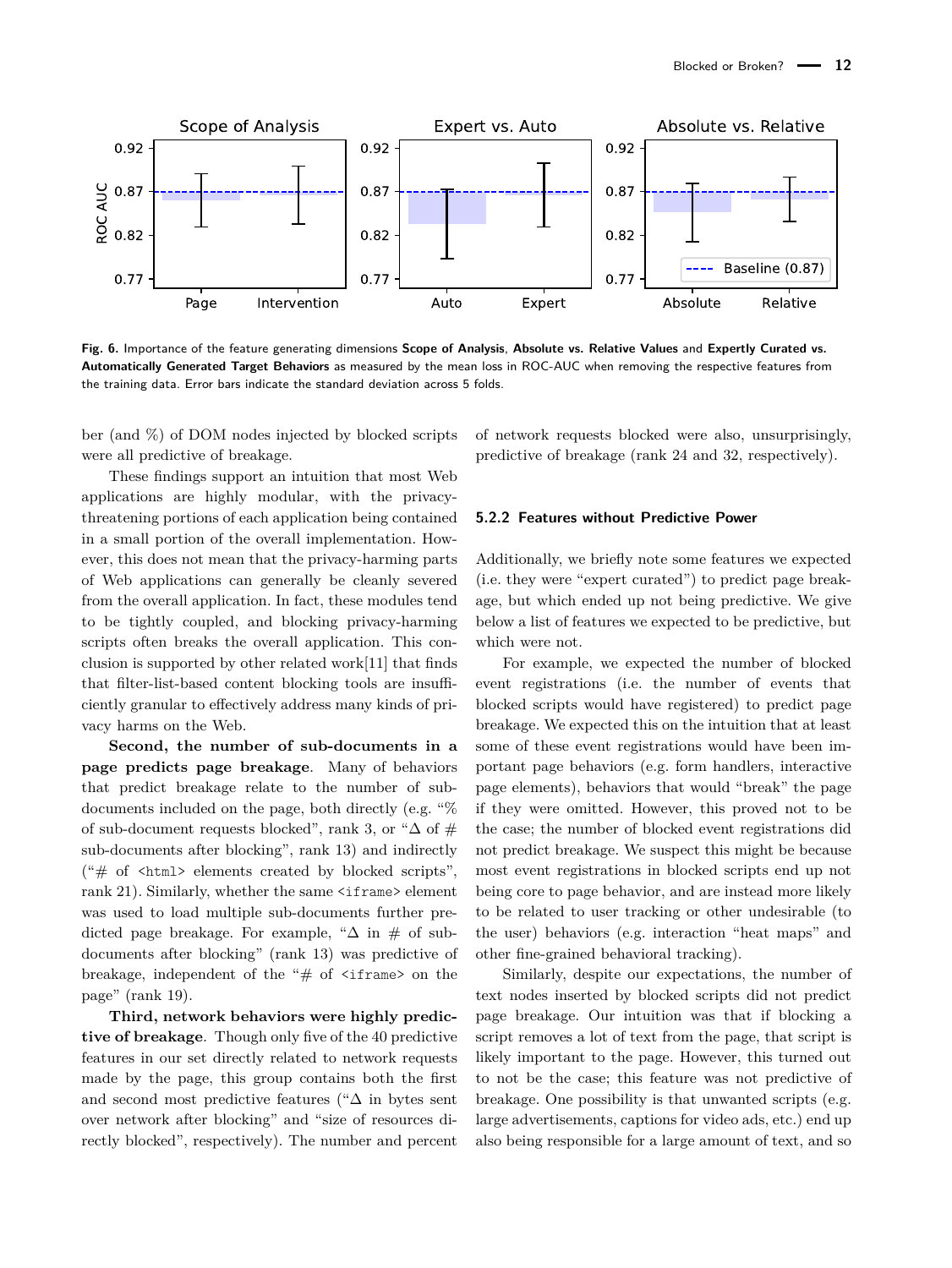<span id="page-12-1"></span>

**Fig. 7.** Empirical sample complexity estimated by the mean ROC-AUC as a function of the number of training samples across 10 folds.

"amount of text added to the page" ends up not being useful for distinguishing blocking that breaks a page from blocking that leaves the page functioning well.

### <span id="page-12-0"></span>**5.3 Sample Complexity**

Last, we empirically analyze the sample complexity of the classifier in order to understand the amount of training data needed to achieve practical utility.

Analogous to the previous section we omit the tuning step and initialise the classifier with default parameters. We then train the classifier on varying amounts of data (1%, 25%, 50%, 75% and 100% of training samples) including all features, each time reporting the mean ROC-AUC over 10 folds to estimate classification performance given the respective amount of data. Finally, we plot the mean ROC-AUC as a function of the number of training samples in Figure [7.](#page-12-1)

We can see that performance converges after training the classifier on roughly 50% of the training data (983 samples), i.e. collecting and training on additional training samples yields diminishing returns. Given the cost of acquiring new samples, this is a desirable result.

## **6 Discussion**

We next provide some discussion of how our system could be deployed, extended and improved by future work. We first discuss practical deployment scenarios for our compatibility classifier, and how our system could be used by filter list authors to improve the compatibility and coverage of crowd sourced filter lists. Next, we discuss how our approach could be extended to other, non-filter list privacy interventions, and the potential difficulties in doing so. We then examine the potential effects of the dynamism of Web content on our measurements, and describe the strategies we employed to mitigate this. Last, we discuss some of the limitations and weaknesses in our approach, and how they could be addressed by future work.

#### **6.1 Deployment Strategies**

We here briefly discuss several ways our classifier could be used to improve the usability of content blocking filter lists, and by site authors to prevent the chance their sites break for users of content blocking tools.

#### **6.1.1 Aid Existing Filter List Auditors**

One possible deployment strategy for a web-compat classifier is to use the classifier as an aid to existing human evaluators. In this case, the classifier could be tuned to prefer recall over precision, and could be used to reduce the number of broken sites a human evaluator would need to consider; the human labeler would still need to distinguish broken cases from working cases, but the number of cases the human labeler would need to consider would be reduced. The classifier would be, effectively, a force-multiplier for existing filter list developers.

More concretely, the classifier could be used to crawl the Web and look for potential breaking websites. Filter list developers and maintainers would still be needed to distinguish the false positives from true positives (optimizing for recall would reduce precision), but the number of cases humans evaluators would need to consider would be significantly reduced, from "the universe of all possible websites" to "the false positives generated by the classifier."

#### **6.1.2 Protecting Must-Work Sites**

Similarly, the classifier could be deployed to warn when a new rule might break "high-priority" sites, as part a continuous-integration-style system for filter list development. Different communities of filter list users (or developers) may have sites that are of extra-importance to them (e.g. high popularity sites, either globally or by linguistic community, or sites vital to communication or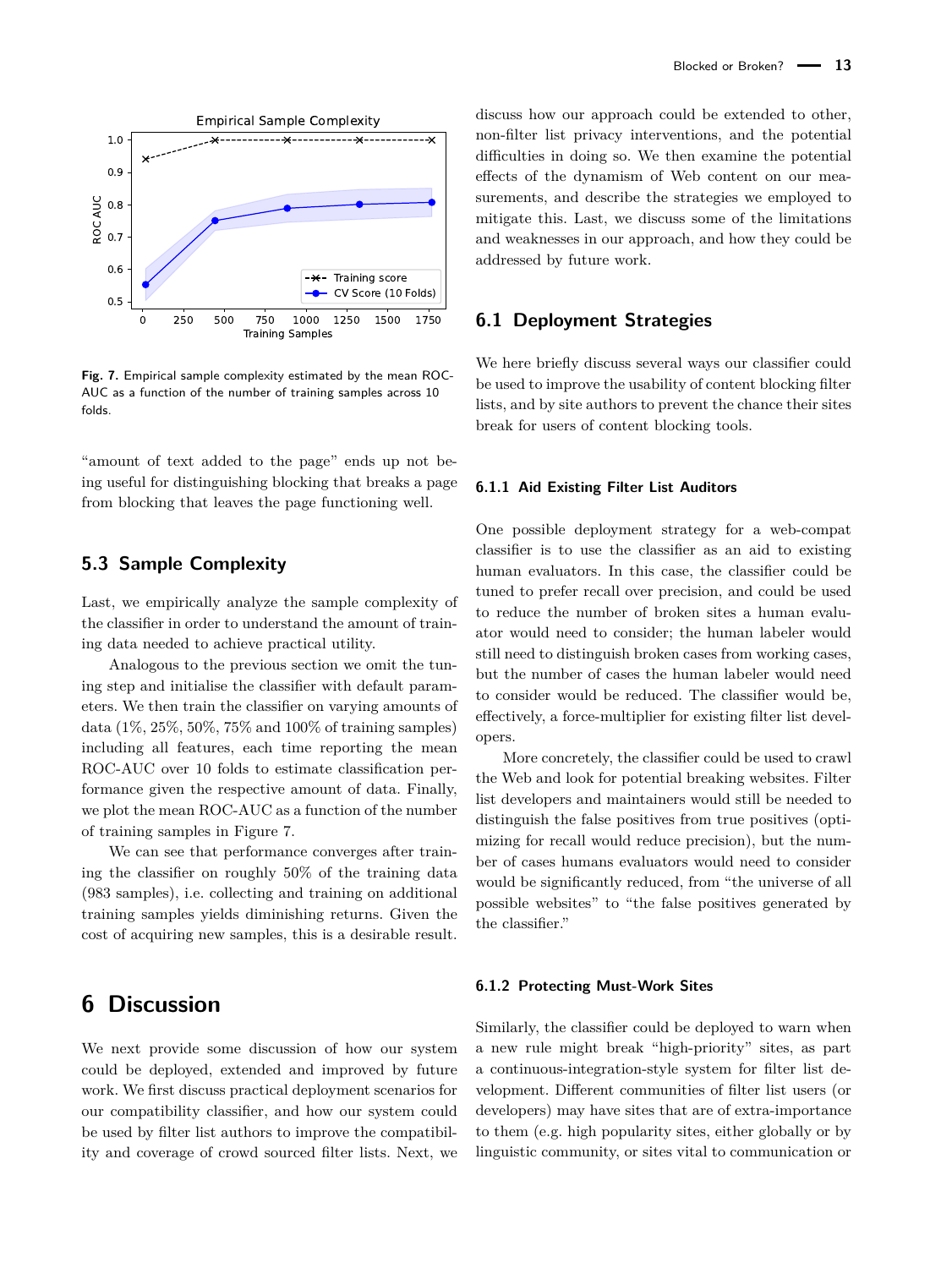safety with threatened groups, etc). In such cases, filter list authors might wish to be extremely confident that these priority sites continue to work when new filter list rules are added. Manually checking such sites every time a new filter list rule is added would be prohibitive (popular filter lists are updated several times a day). An automated classifier could reduce the amount of manual verification needed to manageable levels.

#### **6.1.3 Assisting Site Authors**

Finally, the classifier could also be used by site authors who wish to be warned when a new filter list rule might break their site for users of content blocking tools. While we expect that most site authors would prefer visitors not use content blocking tools at all, the popularity of "please disable your content blocker" notifications (often with a "dismiss" option for users) suggest that a nontrivial number of site authors would prefer their sites work in the presence of a content blocking tool, over their site breaking for the user all together. In these cases, concerned site authors could use the classifier to receive an "early warning" when their pages might break for filter list users.

Site hosting services, or reverse-proxy services (like Cloudflare or Fastly) could offer such "breakage" warnings as a service to their clients.

## **6.2 Applicability to Other Privacy Interventions**

Though we choose to build our classifier to predict when filter list rules could break a page, we expect our approach could be extended to other privacy interventions. For example, Web privacy tools i) modify how third-party storage is managed, ii) use list or heuristicbased approaches to protect users against navigationaltracking, and/or iii) deploy a range of defenses against browser fingerprinting, among many other protections. All of these approaches risk breaking websites, either because they fail to distinguish between benign and malicious behavior, or because the malicious behavior they prevent is deeply entwined with desirable page behaviors.

We expect that a classifier that could detect when these other privacy interventions break sites would be beneficial to their developers and users, for many of the same reasons discussed in Section [2.](#page-1-0) Developers of these tools could use an automated classifier to detect when,

and what kinds of, sites break, and use that information to either refine their tools, or create applicationexceptions when needed.

While we expect the general approach of constructing and training our classifier would work for other privacy interventions, extending our classifier to other systems would require some non-trivial changes. For example, our work leverages the EasyList commit history to create a "naturally occuring" ground truth dataset; finding a comparable set of pre-labeled data may be difficult for other projects. Similarly, many of the features we selected for predicting page breakage are likely more applicable to filter-list blocking than other privacy interventions (e.g. changes in number of scripts requested, sub-documents loaded, or event handlers registered). Detecting when other kinds of privacy interventions break pages likely will require other (or at least additional) features.

### **6.3 Dynamic and Changing Page Behavior**

The Web is not deterministic. Visiting the same URL multiple times can return different content, sometimes entirely different pages as time passes and Web sites naturally change and evolve. Moreover, the same content can potentially behave very differently from visit to visit, even if the visual appearance of the page looks unchanged. Recordings of multiple visits to a URL are thus not necessarily comparable: the same browser events will not necessarily occur in both instances, let alone in the same order, introducing noise beyond whatever variable was intentionally altered between the visits (e.g. filterrule changes). We account for the inherent dynamism of the Web with a multi-pronged approach.

First, we employed multiple levels of validation and pruning when collecting examples for our training dataset to ensure that the historical filter-rule changes we examined still meaningfully applied to the current versions of the Web pages our crawler visited. Filterrule changes from before 2013 were excluded altogether; extracted URLs which resolved to HTTP error codes were similarly cut from crawling. We then evaluated both the pre-intervention and post-intervention filter rules against each page's recorded network activity, and dropped pages which showed no resulting difference in blocking decisions between the two rulesets ([§3.2\)](#page-4-0). A final layer of validation ensured that the pre-intervention PageGraph recorded for each page contained elements connected to network resources blocked by the intervention, implying that the intervention would actually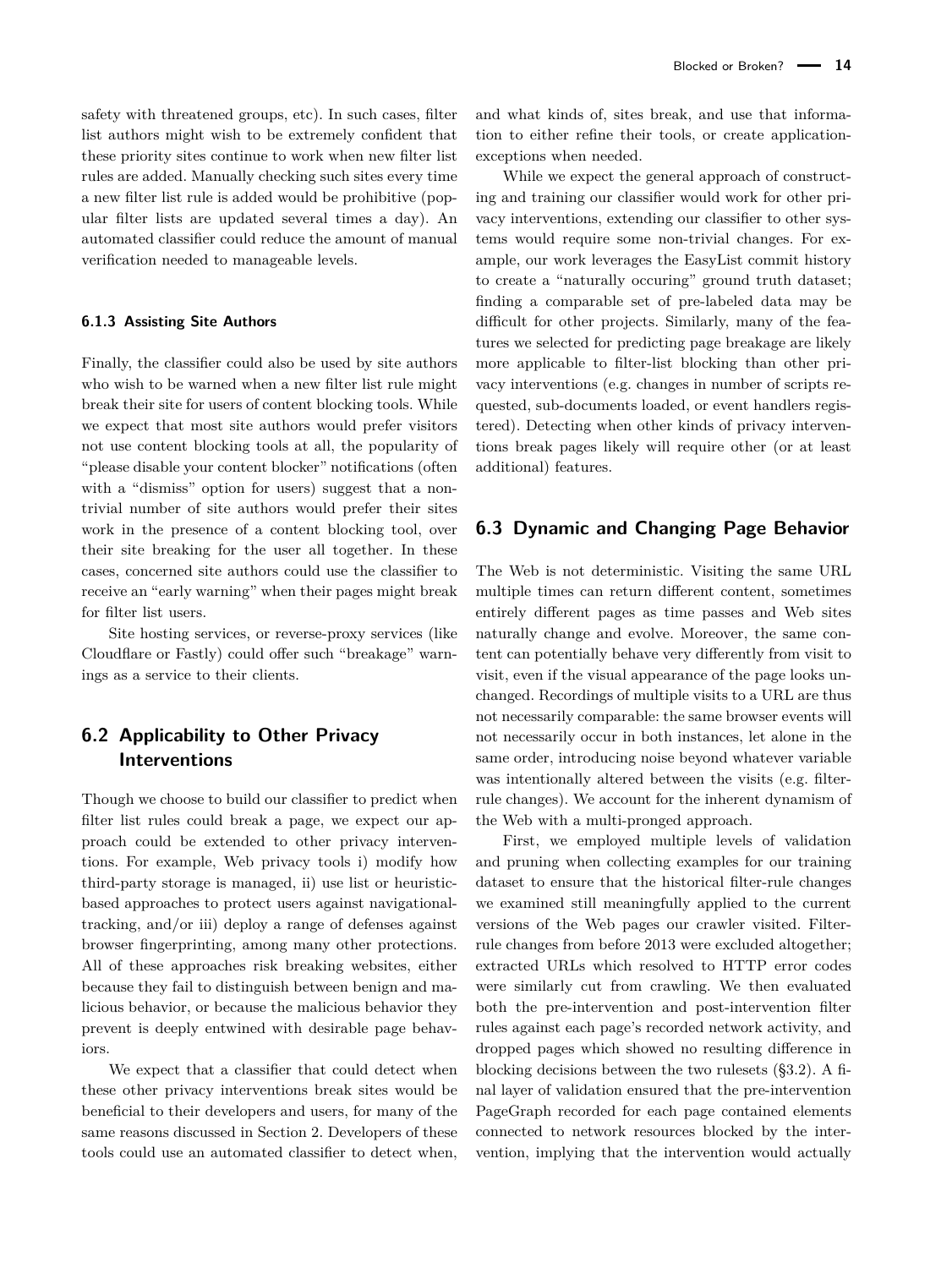change page behavior ([§4.1\)](#page-6-1). This process pruned our dataset down to the 1,966 examples used to train our classifier.

Second, we avoided computing any single classifier feature from recordings of more than one visit to a page. To compute the difference in the number of bytes sent over the network with and without the intervention, we could have totaled up the transferred bytes tracked in each of the pre- and post-intervention Page-Graph recordings, then subtracted the one from the other. But because these recordings represent separate page loads, other factors beyond the intervention could change page behavior between visits by our crawler and influence any difference in these numbers. For example, ad and tracking networks make decisions involving complex markets of competing parties and thousands of data-points to choose how to respond to Web requests in realtime [\[12,](#page-16-11) [13\]](#page-16-12). Instead of comparing numbers between the pre- and post-intervention graphs, we computed features like this from the *intervention-only graph* detailed in Section [3.3.](#page-5-0) Briefly, the intervention-only graph for a page is the subgraph of the pre-intervention Page-Graph containing recorded page behavior which can be attributed to resources that would be blocked by the post-intervention filter rule set but are not blocked by the pre-intervention rules. Then the number of bytes transferred as recorded by the intervention-only graph gives us a measure of the network activity impacted by the blocking behavior of the intervention. In this way, we measure the effects of the intervention without allowing avenues for the Web's dynamism to enter into our calculations. These features ranked highly in predictivity in our analysis presented in Table [2.](#page-10-0)

#### **6.4 Limitations and Future Work**

Finally, we note some weaknesses and limitations in our approach, and suggest how they could be improved through future work. First, our crawler does not interact with pages when recording (through PageGraph) page behaviors. As a result, there are likely cases where our crawler does not trigger some "broken" behaviors on the page, causing those broken behaviors to not be recorded in our dataset. This means that our classifier is not considering some (possibly) predictive information, and so is not performing optimally.

For example, consider the case when a filter list rule blocks a form validation script, but that form validation script is only applied to the page after some user interaction (such as clicking on a "contact us" button

on the page). Our crawler would record the script being blocked, but *not* how the page behaves when the user tries to submit the now-broken contact form. As a result, certain categories of broken behaviors are missed by our crawler and classifier. Future work in this area might address this weakness (and so likely improve the performance of the classifier) by having the crawler interact with pages, either by having the instrumented browser be driven by a human user, or through software that attempts to simulate human interactions<sup>[15](#page-0-0)</sup>.

Second, and more broadly, while our system can tell filter list authors when a site might be breaking, our system does not provide the filter list author with an easy way of fixing the site. Filter list authors could choose to remove the relevant rule, or modify the rule so that the rule is not applied to the breaking site. This would maintain compatibility, but only by undermining the initial goal of the filter list! Figuring out how to modify filter list rules so they protect privacy without sacrificing compatibility is beyond the scope of work, but is an important area for future work.

Third, we note that there are other kinds of features that could be used to possibly further improve classifier performance. Our implementation only considered page behaviors when trying to predict breakage, but our approach could be extended to consider other available data. For example, features could be designed to consider visual differences in a page before and after blocking, on the (possible) intuition that if applying a filter list rule causes a large visual difference, its more likely the filter list rule has broken the page. Future work could try boosting the classifier's performance with many such other sources of information.

Finally, because we screened out filter-rule changes which had no observable effect on network contentblocking decisions ([§3.2\)](#page-4-0), our study ignores changes which touch only so-called "cosmetic" filter rules. These rules inject small snippets of CSS styling into pages to touch up their appearance, predominantly to hide loaded elements and fix up blank spaces left by blocked page components like banner ads. We feel comfortable omitting such rules because, in our experience, they break pages far less often than network rules. The impact of blocking a network resource can cascade outward, preventing scripts from running or causing errors in loaded scripts, leading in turn to failures in page construction and interactive functionality; style changes, on

**<sup>15</sup>** For example, stress-testing scripts like [https://github.com/](https://github.com/marmelab/gremlins.js) [marmelab/gremlins.js.](https://github.com/marmelab/gremlins.js)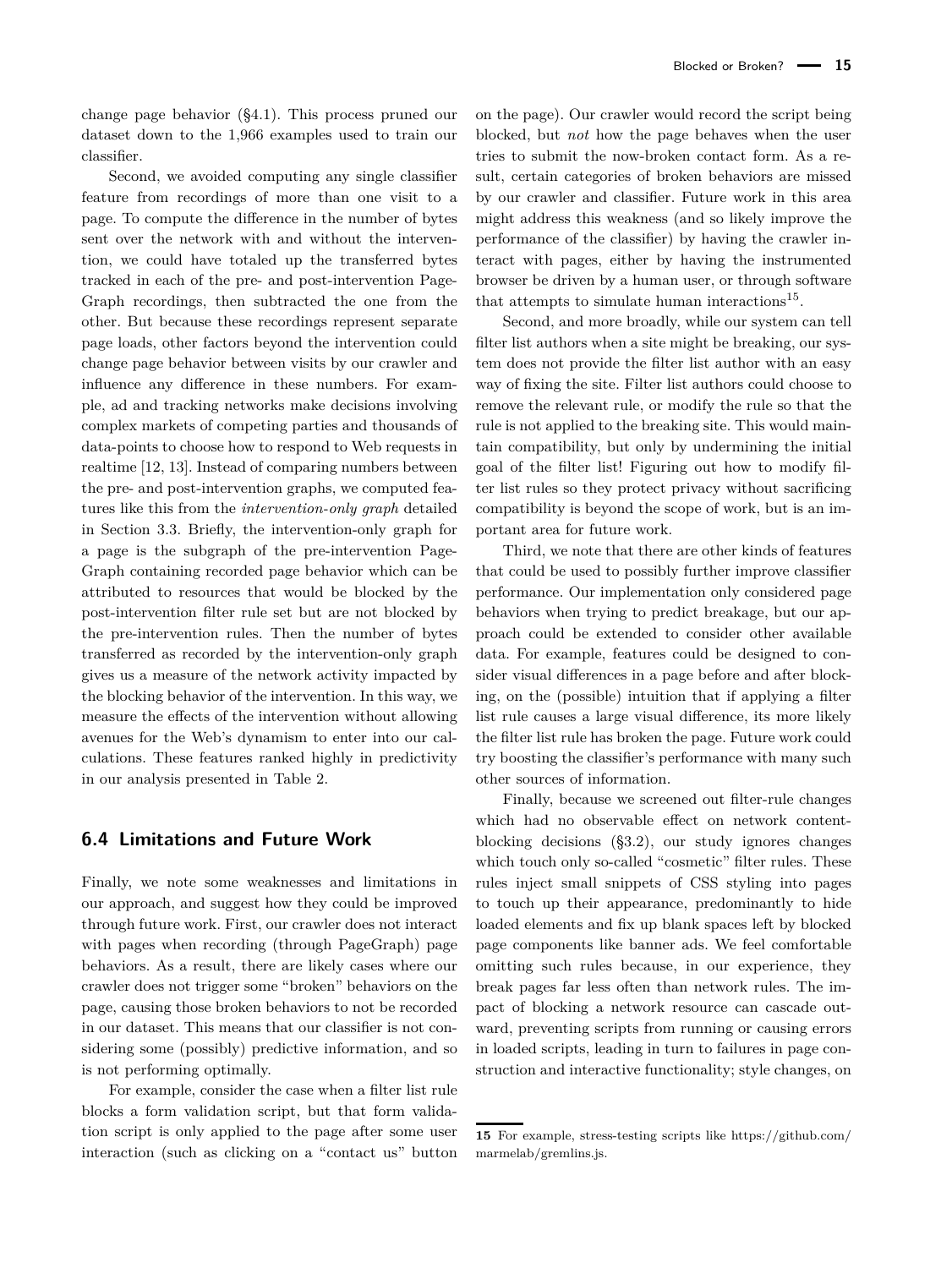the other hand, don't have the same knock-on effect on page behavior. Moreover, our focus is on improving Web privacy, and style rules do not (generally) provide users with privacy protections: instead of stopping unwanted content from loading or preventing privacyinvading code from executing, they simply cover up the visible effects.

## **7 Related Work**

In this section we discuss how our automated compatibility classifier compares and relates to other work in the area, and specifically to existing research exploring how the compatibility risks of privacy interventions, and the challenges and history of maintaining content blocking filter lists.

### **7.1 Compatibility of Privacy Protections**

Our work most directly relates to a focused but important area of research and practice around the compatibility costs of privacy enhancing techniques.

Much of the existing work in this area starts with proposed method of improving privacy for users, and then evaluating the compatibility costs of the proposed intervention. For example, Yu et al.[\[14\]](#page-16-13) proposed an automated system for detecting trackers on the Web, based on how often third-parties reoccurred across first-party sites. They then built an extension that would block detected trackers, and then estimated how many websites their extension broke based on how often users reloaded pages. Snyder et al.[\[15\]](#page-16-14) similarly suggested that Web privacy and security could be improved by removing infrequently used Web APIs, and had human labelers evaluate how many websites broke when each feature was blocked. Smith et al. proposed improving Web privacy with an automated system that would rewrite scripts to remove privacy harming behaviors without disrupting benign, user serving code paths. They too evaluated their system with human labelers. Iqbal et al. 2020[\[16\]](#page-16-15) and 2021[\[17\]](#page-16-16) used similar human evaluation systems for determining the compatibility impact of machine learning based approaches for blocking tracking scripts and detecting fingerprinting scripts, respectively.

Other research has focused on evaluating the compatibility trade-offs in existing Web systems, instead of evaluating the compatibility of a newly proposed system. Jueckstock et al.[\[18\]](#page-16-17) used a human labeling system to evaluate how often different systems for managing third-party storage in Web browsers broke sites. Mesbah et al.[\[19\]](#page-17-0), Choudhary et al.[\[20\]](#page-17-1) and Van Deursen et al.[\[21\]](#page-17-2) proposed systems for measuring when differences in browser implementations of Web standards broke websites.

Finally, recent work by Mandalari et al.[\[22\]](#page-17-3) describes a system that determines when privacy interventions break user desirable systems, but for internetof-things devices instead of websites. Their system automatically distinguishes necessary traffic flows from noncore flows, and only applies privacy protections (i.e. blocking) to traffic flows not necessary for a devices userserving functionalities.

### **7.2 Filter List Maintenance**

Our work also builds on a large body of work identifying and/or addressing difficulties in maintaining content blocking filter lists. Snyder et al.[\[23\]](#page-17-4) measured how much "dead weight" (i.e. non-useful rules) had accumulated in popular filter lists, and proposed a system for optimizing filter lists by removing rules that were not ever applied during automated crawls of the Web. Chen et al.[\[24\]](#page-17-5) proposed a system for detecting when trackers evade filter lists by moving, combining, or renaming tracking scripts by identifying scripts by their behaviors (instead of their URLs). They proposed using their approach to automatically add "evading" scripts to existing filter lists. Sjösten et al.[\[25\]](#page-17-6) found that many region-specific filter lists were not as well maintained as filter lists targeting languages with more global speakers (e.g. English, Spanish, Chinese, etc), and proposed a machine-learning approach for augmenting regional filter lists based on what is blocked by global lists. Bhagavatula et al.[\[26\]](#page-17-7) proposed a system for assisting filter list authors by using machine learning to detect textual patterns in blocked URLs, and to use that classifier to generate new filter list rules.

Alrizah et al.[\[27\]](#page-17-8) measured how often, and how long it took for blocked scripts to try and evade being blocked by filter lists, and found that it often takes filter list authors over a month to respond to evasion efforts. Wang et al.[\[28\]](#page-17-9) similarly found filter lists have difficulty keeping up when websites attempt to evade detection, though their work focused on websites modifying page structure to avoid cosmetic filtering rules.

Finally, a body of work has studied the difficulties filter list authors face when sites attempt to block filter list users (e.g. "anti-ad-block", or "ad-block-blockers").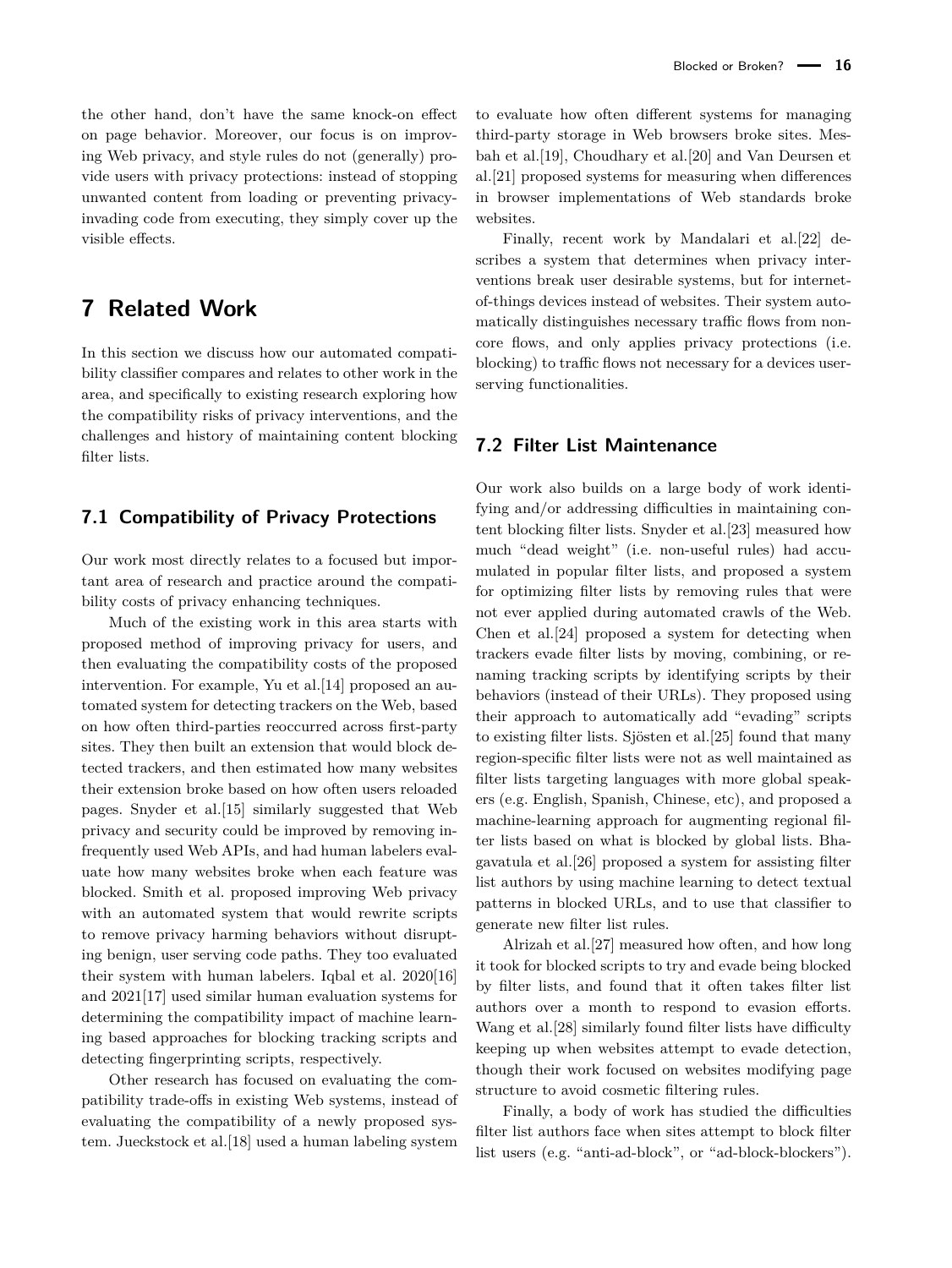Iqbal et al.[\[29\]](#page-17-10) and Nithyanand et al.[\[30\]](#page-17-11), for example, both find that many sites attempt to detect when a visitor is applying a filter list (either by checking for blocked requests or for hidden page elements) and apply a range of countermeasures to try and coerce the visitor to disable their content blocking tool.

## **8 Conclusion**

In this work we have presented the first accurate and fully automated system for classifying whether applying a filter list rule to a website would break the userdesirable features on that website. Past work has documented the significant privacy, performance, and security benefits of filter-list-based blocking, but such work only counts the "benefits" side of the ledger. Absent a way of systematically predicting the "costs" of adding more privacy protections, privacy research risks becoming detached from reality. Without a scalable way of estimating compatibility risk, more blocking, more filtering, and more interventions will always look better. If the usability costs are ignored, a broken system will always appear more private than a functioning one.

We hope our work is a useful step towards finding practical, scalable ways of detecting when privacy interventions break the systems they aim to improve. Our work focuses on filter lists rules (because filter lists are among the most popular and well-studied privacy interventions on the Web), but all proposed privacy interventions would benefit from similar systems.

## **Acknowledgments**

This work was partially funded by the NSF under Grant Number CCF-1918573, by Brave Software, and by a gift from Intel.

## **References**

- <span id="page-16-0"></span>[1] G. Merzdovnik, M. Huber, D. Buhov, N. Nikiforakis, S. Neuner, M. Schmiedecker, and E. Weippl, "Block me if you can: A large-scale study of tracker-blocking tools," in 2017 IEEE European Symposium on Security and Privacy (EuroS&P). IEEE, 2017, pp. 319–333.
- <span id="page-16-1"></span>[2] A. Gervais, A. Filios, V. Lenders, and S. Capkun, "Quantifying web adblocker privacy," in European Symposium on Research in Computer Security (ESORICS). Springer, 2017,

pp. 21–42.

- <span id="page-16-2"></span>[3] Z. Li, K. Zhang, Y. Xie, F. Yu, and X. Wang, "Knowing your enemy: understanding and detecting malicious web advertising," in Proceedings of the ACM conference on Computer and communications security (CCS), 2012, pp. 674– 686.
- <span id="page-16-3"></span>[4] A. Zarras, A. Kapravelos, G. Stringhini, T. Holz, C. Kruegel, and G. Vigna, "The dark alleys of madison avenue: Understanding malicious advertisements," in Proceedings of the Conference on Internet Measurement Conference (IMC), 2014, pp. 373–380.
- <span id="page-16-4"></span>[5] K. Garimella, O. Kostakis, and M. Mathioudakis, "Adblocking: A study on performance, privacy and countermeasures," in Proceedings of the ACM on Web Science Conference, 2017, pp. 259–262.
- <span id="page-16-5"></span>[6] E. Pujol, O. Hohlfeld, and A. Feldmann, "Annoyed users: Ads and ad-block usage in the wild," in Proceedings of the Internet Measurement Conference (IMC), 2015, pp. 93–106.
- <span id="page-16-6"></span>[7] T. Chen and C. Guestrin, "Xgboost: A scalable tree boosting system," in Proceedings of the International Conference on Knowledge Discovery and Data Mining (SIGKDD), 2016, pp. 785–794.
- <span id="page-16-7"></span>[8] T. Hastie, R. Tibshirani, J. H. Friedman, and J. H. Friedman, The elements of statistical learning: data mining, inference, and prediction. Springer, 2009, vol. 2.
- <span id="page-16-8"></span>[9] K. P. Murphy, Machine learning: a probabilistic perspective. MIT press, 2012.
- <span id="page-16-9"></span>[10] J. Lei, M. G'Sell, A. Rinaldo, R. J. Tibshirani, and L. Wasserman, "Distribution-free predictive inference for regression," Journal of the American Statistical Association, vol. 113, no. 523, pp. 1094–1111, 2018.
- <span id="page-16-10"></span>[11] M. Smith, P. Snyder, B. Livshits, and D. Stefan, "Sugarcoat: Programmatically generating privacy-preserving, webcompatible resource replacements for content blocking," in ACM SIGSAC Conference on Computer and Communications Security (CCS), 2021.
- <span id="page-16-11"></span>[12] C. Castelluccia, L. Olejnik, and T. Minh-Dung, "Selling off privacy at auction," in Network and Distributed System Security Symposium (NDSS), 2014.
- <span id="page-16-12"></span>[13] Y. Yuan, F. Wang, J. Li, and R. Qin, "A survey on real time bidding advertising," in Proceedings of 2014 IEEE International Conference on Service Operations and Logistics, and Informatics. IEEE, 2014, pp. 418–423.
- <span id="page-16-13"></span>[14] Z. Yu, S. Macbeth, K. Modi, and J. M. Pujol, "Tracking the trackers," in The Web Conference (WWW), 2016.
- <span id="page-16-14"></span>[15] P. Snyder, C. Taylor, and C. Kanich, "Most websites don't need to vibrate: A cost-benefit approach to improving browser security," in ACM SIGSAC Conference on Computer and Communications Security (CCS), 2017.
- <span id="page-16-15"></span>[16] U. Iqbal, P. Snyder, S. Zhu, B. Livshits, Z. Qian, and Z. Shafiq, "Adgraph: A graph-based approach to ad and tracker blocking," in IEEE Symposium on Security and Privacy (SP). IEEE, 2020, pp. 763–776.
- <span id="page-16-16"></span>[17] U. Iqbal, S. Englehardt, and Z. Shafiq, "Fingerprinting the fingerprinters: Learning to detect browser fingerprinting behaviors," in IEEE Symposium on Security and Privacy (SP). IEEE, 2021.
- <span id="page-16-17"></span>[18] J. Jueckstock, P. Snyder, S. Sarker, A. Kapravelos, and B. Livshits, "Measuring the privacy vs. compatibility tradeoff in preventing third-party stateful tracking," in The Web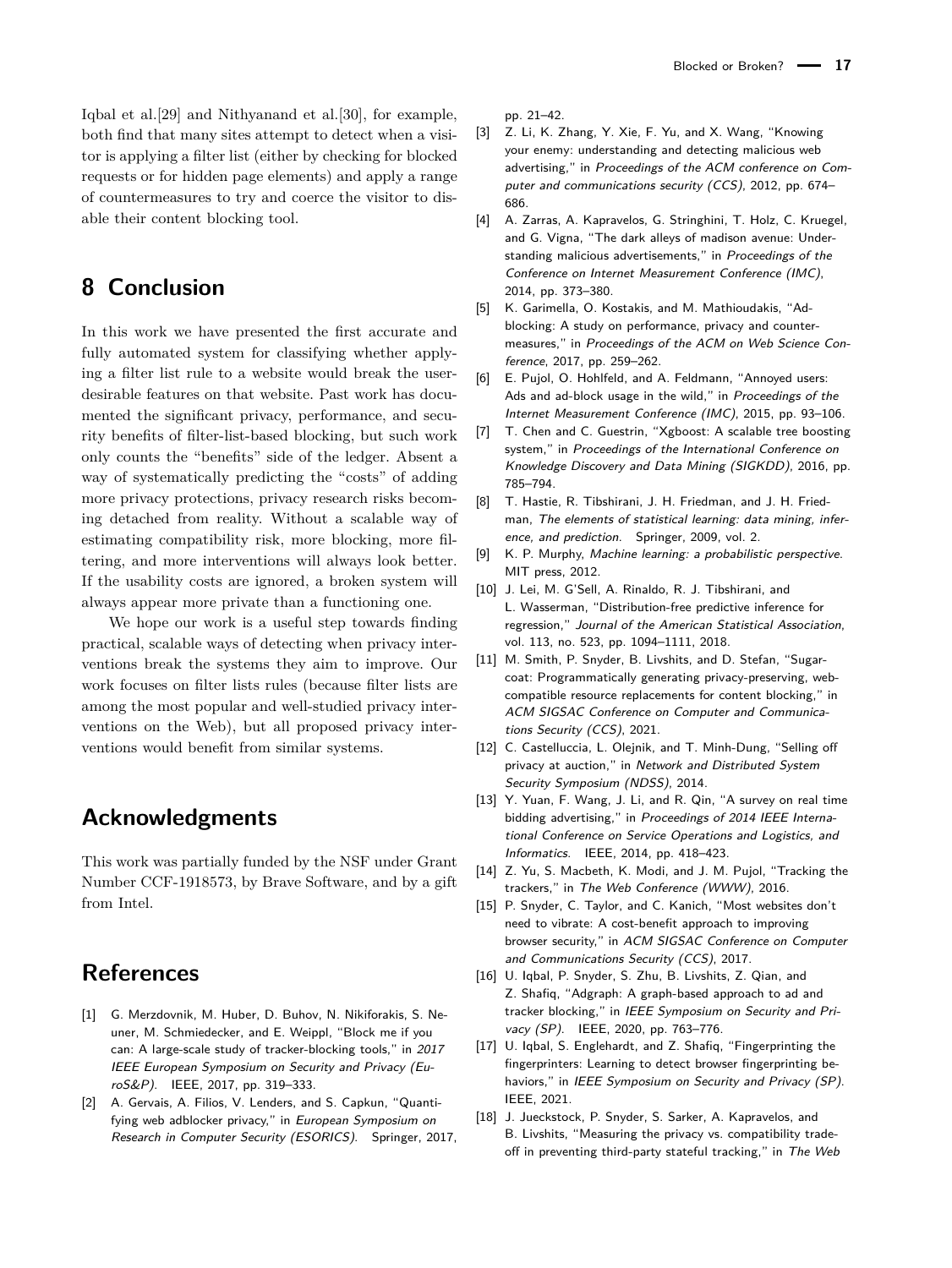Conference (WWW), 2022.

- <span id="page-17-0"></span>[19] A. Mesbah and M. R. Prasad. "Automated cross-browser compatibility testing," in Proceedings of the 33rd International Conference on Software Engineering, 2011.
- <span id="page-17-1"></span>[20] S. R. Choudhary, "Detecting cross-browser issues in web applications," in 33rd International Conference on Software Engineering (ICSE). IEEE, 2011.
- <span id="page-17-2"></span>[21] A. Van Deursen, A. Mesbah, and A. Nederlof, "Crawl-based analysis of web applications: Prospects and challenges," Science of Computer Programming, vol. 97, pp. 173–180, 2015.
- <span id="page-17-3"></span>[22] A. M. Mandalari, D. J. Dubois, R. Kolcun, M. T. Paracha, H. Haddadi, and D. Choffnes, "Blocking without breaking: Identification and mitigation of non-essential iot traffic," Proceedings on Privacy Enhancing Technologies (PETS), vol. 4, pp. 369–388, 2021.
- <span id="page-17-4"></span>[23] P. Snyder, A. Vastel, and B. Livshits, "Who filters the filters: Understanding the growth, usefulness and efficiency of crowdsourced ad blocking," Proceedings of the ACM on Measurement and Analysis of Computing Systems (SIG-METRICS, 2020.
- <span id="page-17-5"></span>[24] Q. Chen, P. Snyder, B. Livshits, and A. Kapravelos, "Detecting filter list evasion with event-loop-turn granularity javascript signatures," in IEEE Symposium on Security and Privacy (SP). IEEE, 2021, pp. 1715–1729.
- <span id="page-17-6"></span>[25] A. Sjösten, P. Snyder, A. Pastor, P. Papadopoulos, and B. Livshits, "Filter list generation for underserved regions," in Proceedings of The Web Conference (WWW), 2020, pp. 1682–1692.
- <span id="page-17-7"></span>[26] S. Bhagavatula, C. Dunn, C. Kanich, M. Gupta, and B. Ziebart, "Leveraging machine learning to improve unwanted resource filtering," in Proceedings of the 2014 Workshop on Artificial Intelligent and Security Workshop, 2014, pp. 95–102.
- <span id="page-17-8"></span>[27] M. Alrizah, S. Zhu, X. Xing, and G. Wang, "Errors, misunderstandings, and attacks: Analyzing the crowdsourcing process of ad-blocking systems," in Proceedings of the Internet Measurement Conference (IMC), 2019, pp. 230–244.
- <span id="page-17-9"></span>[28] W. Wang, Y. Zheng, X. Xing, Y. Kwon, X. Zhang, and P. Eugster, "Webranz: web page randomization for better advertisement delivery and web-bot prevention," in Proceedings of the 2016 24th ACM SIGSOFT International Symposium on Foundations of Software Engineering, 2016, pp. 205–216.
- <span id="page-17-10"></span>[29] U. Iqbal, Z. Shafiq, and Z. Qian, "The ad wars: retrospective measurement and analysis of anti-adblock filter lists," in Proceedings of the Internet Measurement Conference (IMC), 2017, pp. 171–183.
- <span id="page-17-11"></span>[30] R. Nithyanand, S. Khattak, M. Javed, N. Vallina-Rodriguez, M. Falahrastegar, J. E. Powles, E. De Cristofaro, H. Haddadi, and S. J. Murdoch, "Adblocking and counter blocking: A slice of the arms race," in 6th USENIX Workshop on Free and Open Communications on the Internet (FOCI), 2016.